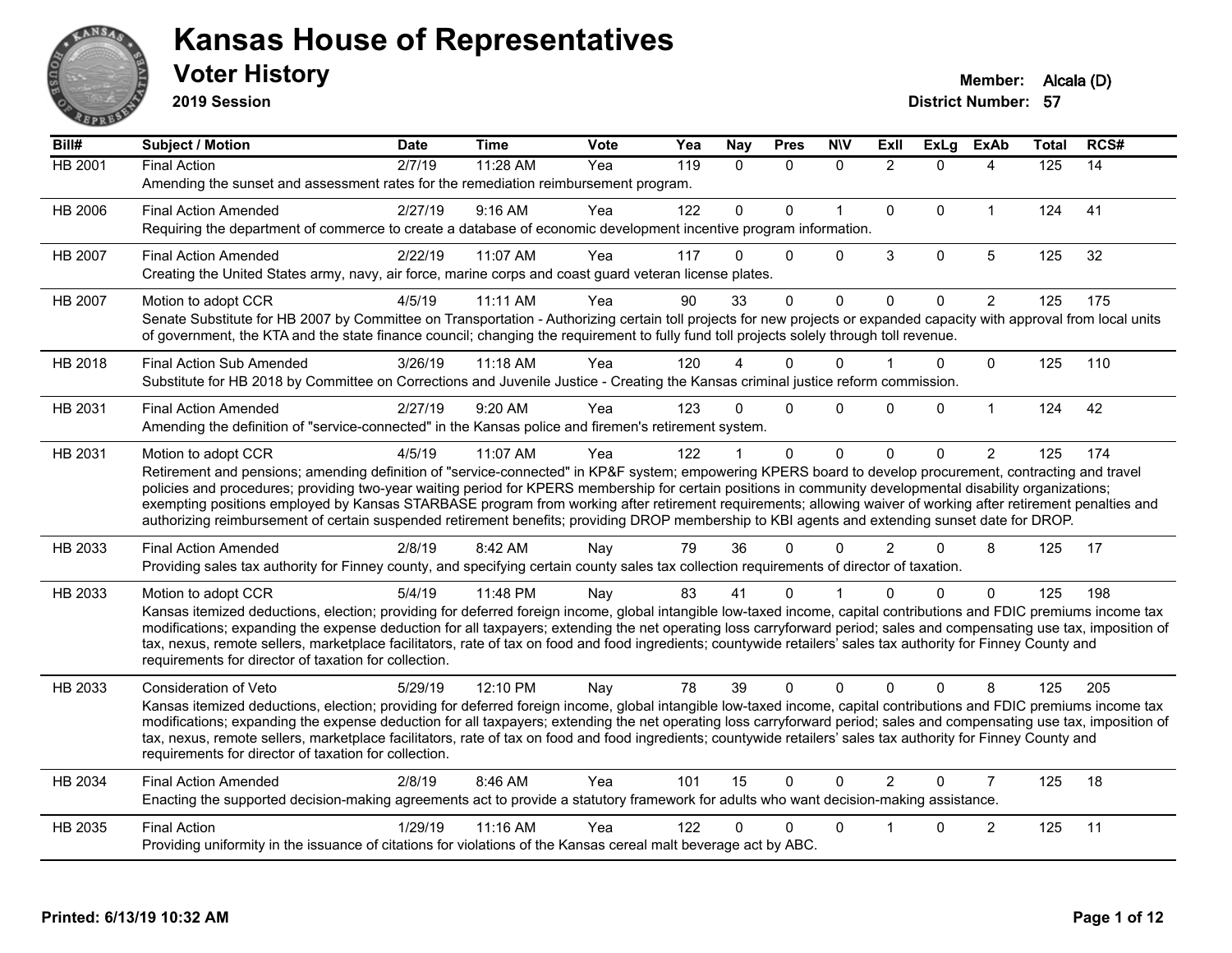

**2019 Session**

**Voter History Member: Alcala (D)** 

| Bill#   | <b>Subject / Motion</b>                                                                                                                                          | <b>Date</b> | <b>Time</b> | Vote | Yea              | <b>Nay</b>     | <b>Pres</b>  | <b>NIV</b>   | ExII           | <b>ExLg</b>    | <b>ExAb</b>    | <b>Total</b>     | RCS#             |
|---------|------------------------------------------------------------------------------------------------------------------------------------------------------------------|-------------|-------------|------|------------------|----------------|--------------|--------------|----------------|----------------|----------------|------------------|------------------|
| HB 2035 | Motion to Concur                                                                                                                                                 | 3/26/19     | 12:29 PM    | Yea  | $\overline{122}$ | 2              | $\Omega$     | $\mathbf{0}$ |                | $\Omega$       | $\Omega$       | $\overline{125}$ | $\overline{142}$ |
|         | Providing uniformity in the issuance of citations for violations of the Kansas cereal malt beverage act by ABC.                                                  |             |             |      |                  |                |              |              |                |                |                |                  |                  |
| HB 2038 | <b>Final Action</b>                                                                                                                                              | 2/7/19      | 11:29 AM    | Yea  | 114              | 5              | $\Omega$     | 0            | $\overline{2}$ | $\mathbf{0}$   | 4              | 125              | 15               |
|         | Revoking spousal inheritance rights upon divorce.                                                                                                                |             |             |      |                  |                |              |              |                |                |                |                  |                  |
| HB 2038 | Mot to Concur in Conference                                                                                                                                      | 4/5/19      | 5:17 PM     | Yea  | 120              | $\mathbf 0$    | $\mathbf 0$  | $\mathbf 0$  | $\mathbf 0$    | $\mathbf 0$    | 5              | 125              | 187              |
|         | Revoking spousal inheritance rights upon divorce.                                                                                                                |             |             |      |                  |                |              |              |                |                |                |                  |                  |
| HB 2039 | <b>Final Action Amended</b>                                                                                                                                      | 2/7/19      | 11:30 AM    | Yea  | 119              | $\Omega$       | $\mathbf{0}$ | $\Omega$     | $\overline{2}$ | $\mathbf{0}$   | 4              | 125              | 16               |
|         | Extending recognition of tribal court judgments pursuant to supreme court rules.                                                                                 |             |             |      |                  |                |              |              |                |                |                |                  |                  |
| HB 2039 | Motion to adopt CCR                                                                                                                                              | 4/5/19      | 3:00 PM     | Yea  | 121              | $\mathbf 0$    | $\mathbf 0$  | $\mathbf 0$  | $\Omega$       | $\mathbf 0$    | 4              | 125              | 181              |
|         | Updating laws concerning limited liability companies; exempting animal shelters from registration requirements as charitable organizations.                      |             |             |      |                  |                |              |              |                |                |                |                  |                  |
| HB 2041 | <b>Final Action</b>                                                                                                                                              | 3/21/19     | 11:50 AM    | Yea  | 94               | 29             | $\Omega$     | $\Omega$     | $\Omega$       |                | $\mathbf{1}$   | 125              | 99               |
|         | Prohibiting certain unfair or deceptive acts or practices under a life insurance policy for a living organ donor.                                                |             |             |      |                  |                |              |              |                |                |                |                  |                  |
| HB 2044 | <b>Final Action</b>                                                                                                                                              | 2/6/19      | 11:18 AM    | Yea  | 115              |                | $\Omega$     | 0            | 5              |                | 3              | 125              | 12               |
|         | Income tax credit for taxpayer purchases of certain goods and services from qualified vendors providing employment for blind or disabled individuals.            |             |             |      |                  |                |              |              |                |                |                |                  |                  |
| HB 2048 | <b>Emergency Final Action Amended</b>                                                                                                                            | 2/27/19     | 11:59 AM    | Yea  | 122              | $\overline{2}$ | $\Omega$     | $\mathbf{0}$ | $\Omega$       | $\Omega$       | $\Omega$       | 124              | 67               |
|         | Clarifying the definition of comparable offense under the Kansas criminal code.                                                                                  |             |             |      |                  |                |              |              |                |                |                |                  |                  |
| HB 2054 | <b>Final Action Amended</b>                                                                                                                                      | 3/26/19     | 11:20 AM    | Nay  | 101              | 23             | $\mathbf 0$  | $\mathbf 0$  | 1              | $\mathbf 0$    | $\mathbf 0$    | 125              | 111              |
|         | Providing for fully-insured association health plans.                                                                                                            |             |             |      |                  |                |              |              |                |                |                |                  |                  |
| HB 2063 | <b>Final Action</b>                                                                                                                                              | 2/6/19      | 11:20 AM    | Yea  | 102              | 14             | $\mathbf 0$  | 0            | 5              | $\mathbf{1}$   | 3              | 125              | 13               |
|         | Relating to the applicability of conditions for operating recreational trails.                                                                                   |             |             |      |                  |                |              |              |                |                |                |                  |                  |
| HB 2066 | <b>Final Action Amended</b>                                                                                                                                      | 3/21/19     | 12:10 PM    | Yea  | 69               | 54             | $\mathbf{0}$ | 0            | $\mathbf{0}$   | $\overline{1}$ | $\mathbf{1}$   | 125              | 100              |
|         | Expanding medicaid eligibility by enacting the KanCare bridge to a healthy Kansas program.                                                                       |             |             |      |                  |                |              |              |                |                |                |                  |                  |
| HB 2070 | <b>Final Action</b>                                                                                                                                              | 2/20/19     | $11:20$ AM  | Yea  | 121              | $\mathbf{0}$   | $\mathbf{0}$ | $\Omega$     | $\overline{2}$ | $\Omega$       | $\overline{2}$ | 125              | 22               |
|         | Designating a portion of United States highway 75 as the John Armstrong memorial highway.                                                                        |             |             |      |                  |                |              |              |                |                |                |                  |                  |
| HB 2070 | Motion to Concur                                                                                                                                                 | 4/4/19      | 10:48 AM    | Yea  | 122              | $\mathbf 0$    | $\mathbf{0}$ | 0            |                | $\mathbf 0$    | $\overline{2}$ | 125              | 162              |
|         | Designating a portion of United States highway 75 as the John Armstrong memorial highway and a bridge on United States highway 77 as the SGT Kevin A. Gilbertson |             |             |      |                  |                |              |              |                |                |                |                  |                  |
|         | memorial bridge.                                                                                                                                                 |             |             |      |                  |                |              |              |                |                |                |                  |                  |
| HB 2082 | <b>Final Action Amended</b>                                                                                                                                      | 3/21/19     | 12:11 PM    | Yea  | 122              | $\mathbf{1}$   | $\mathbf{0}$ | 0            | $\Omega$       | $\overline{1}$ | $\mathbf{1}$   | 125              | 101              |
|         | Allowing pharmacists to administer drugs pursuant to a prescription order.                                                                                       |             |             |      |                  |                |              |              |                |                |                |                  |                  |
| HB 2084 | <b>Final Action Amended</b>                                                                                                                                      | 2/27/19     | 9:23 AM     | Nay  | 94               | 29             | $\mathbf 0$  | 0            | $\Omega$       | $\pmb{0}$      | 1              | 124              | 43               |
|         | Amending the Kansas 911 act.                                                                                                                                     |             |             |      |                  |                |              |              |                |                |                |                  |                  |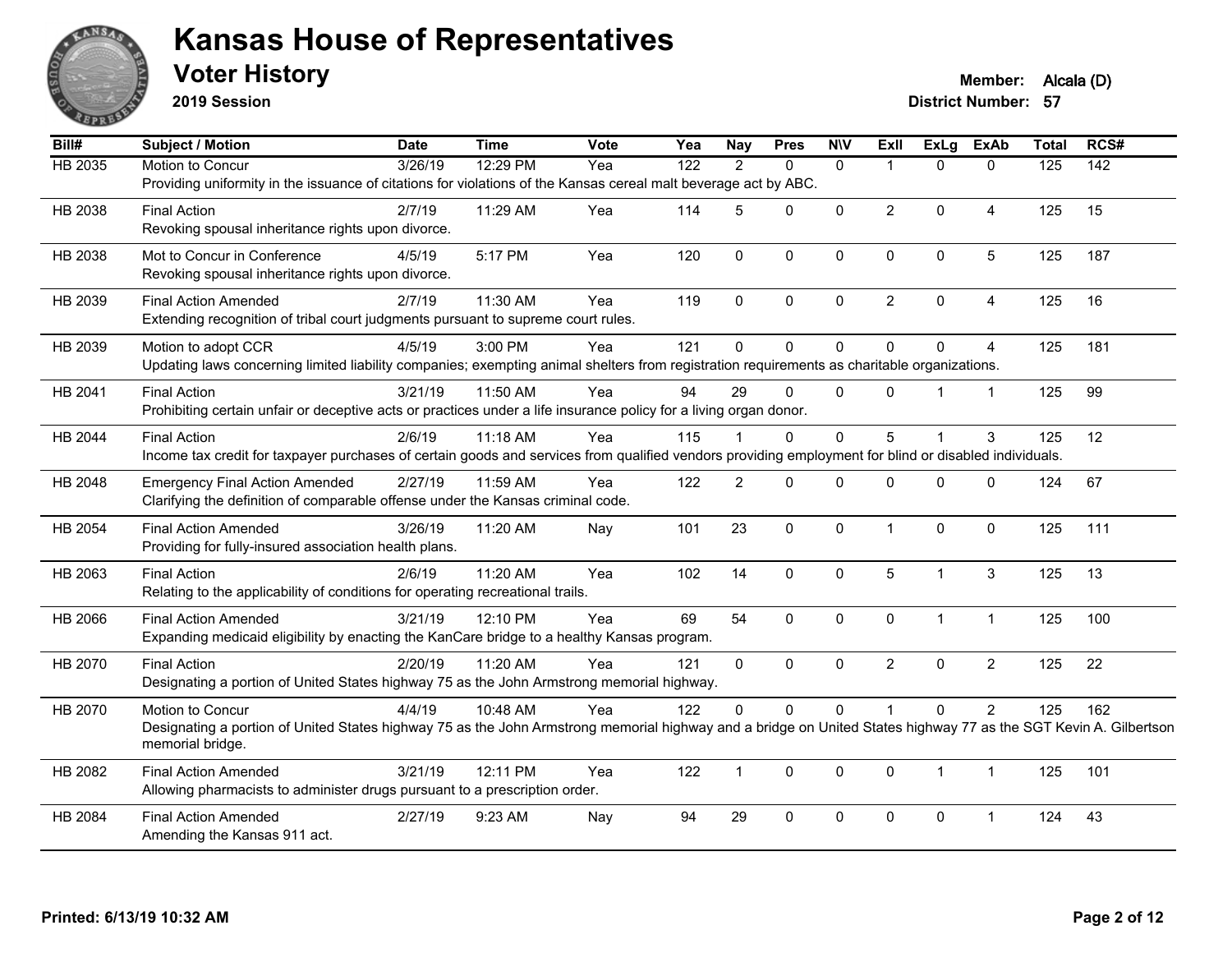

**2019 Session**

| $\overline{BiII#}$ | Subject / Motion                                                                                                                                                                                  | <b>Date</b> | <b>Time</b> | <b>Vote</b> | Yea | <b>Nay</b>    | <b>Pres</b> | <b>NIV</b>   | ExII           | <b>ExLg</b> | <b>ExAb</b>    | <b>Total</b> | RCS# |
|--------------------|---------------------------------------------------------------------------------------------------------------------------------------------------------------------------------------------------|-------------|-------------|-------------|-----|---------------|-------------|--------------|----------------|-------------|----------------|--------------|------|
| HB 2084            | Motion to Concur                                                                                                                                                                                  | 4/4/19      | 10:57 AM    | Nay         | 87  | 35            | $\Omega$    | $\mathbf{0}$ | $\overline{1}$ | $\Omega$    | $\overline{2}$ | 125          | 163  |
|                    | Amending the Kansas 911 act.                                                                                                                                                                      |             |             |             |     |               |             |              |                |             |                |              |      |
| HB 2085            | <b>Final Action Amended</b>                                                                                                                                                                       | 2/22/19     | 11:08 AM    | Yea         | 117 | $\Omega$      | $\Omega$    | $\mathbf{0}$ | 3              | $\Omega$    | 5              | 125          | 33   |
|                    | Concerning requirements for the reinstatement of a forfeited benefit unit of a rural water district.                                                                                              |             |             |             |     |               |             |              |                |             |                |              |      |
| HB 2085            | Mot to Concur in Conference                                                                                                                                                                       | 4/4/19      | 10:59 AM    | Yea         | 122 | $\Omega$      | $\Omega$    | $\mathbf 0$  | $\mathbf{1}$   | $\Omega$    | $\overline{2}$ | 125          | 164  |
|                    | Extending the repayment period for municipal loans for public water supply projects and clarifying the reinstatement requirements for rural water district forfeited<br>benefit units.            |             |             |             |     |               |             |              |                |             |                |              |      |
| HB 2087            | <b>Final Action Amended</b>                                                                                                                                                                       | 2/21/19     | 11:20 AM    | Yea         | 116 | 1             | $\mathbf 0$ | 0            | 4              | 1           | 3              | 125          | 26   |
|                    | Allowing certain light screening material on motor vehicle windows.                                                                                                                               |             |             |             |     |               |             |              |                |             |                |              |      |
| HB 2087            | Motion to adopt CCR                                                                                                                                                                               | 4/5/19      | 11:14 AM    | Yea         | 123 | $\mathbf 0$   | $\mathbf 0$ | $\pmb{0}$    | $\pmb{0}$      | 0           | $\overline{2}$ | 125          | 176  |
|                    | Changing the definition of school bus for purposes of the motor-fuel tax law.                                                                                                                     |             |             |             |     |               |             |              |                |             |                |              |      |
| HB 2097            | <b>Final Action</b>                                                                                                                                                                               | 2/21/19     | 11:21 AM    | Yea         | 116 | $\mathbf{1}$  | $\mathbf 0$ | $\pmb{0}$    | $\overline{4}$ | 1           | 3              | 125          | 27   |
|                    | Providing method for calculating cost of keeping civil prisoners in county jail.                                                                                                                  |             |             |             |     |               |             |              |                |             |                |              |      |
| HB 2101            | <b>Final Action Amended</b>                                                                                                                                                                       | 2/22/19     | 11:09 AM    | Yea         | 116 | $\mathbf{1}$  | 0           | $\pmb{0}$    | 3              | $\mathbf 0$ | 5              | 125          | 34   |
|                    | Updating state credit union statutes.                                                                                                                                                             |             |             |             |     |               |             |              |                |             |                |              |      |
| HB 2103            | <b>Final Action</b>                                                                                                                                                                               | 2/27/19     | 9:24 AM     | Yea         | 122 | 1             | $\Omega$    | $\mathbf{0}$ | $\Omega$       | $\Omega$    | $\mathbf{1}$   | 124          | 44   |
|                    | Amending the revised Kansas code for care of children to provide requirements for placement of a child in a qualified residential treatment program.                                              |             |             |             |     |               |             |              |                |             |                |              |      |
| HB 2103            | Motion to Concur                                                                                                                                                                                  | 4/4/19      | 11:02 AM    | Yea         | 120 | $\mathcal{P}$ | $\Omega$    | $\Omega$     | $\overline{1}$ | $\Omega$    | $\overline{2}$ | 125          | 165  |
|                    | Amending the revised Kansas code for care of children to provide requirements for placement of a child in a qualified residential treatment program.                                              |             |             |             |     |               |             |              |                |             |                |              |      |
| HB 2104            | <b>Final Action Amended</b>                                                                                                                                                                       | 2/21/19     | 11:22 AM    | Yea         | 117 | $\Omega$      | $\Omega$    | $\Omega$     | 4              |             | 3              | 125          | 28   |
|                    | Amendments related to driving under the influence, including preliminary screening tests, implied consent advisories and test refusal.                                                            |             |             |             |     |               |             |              |                |             |                |              |      |
| HB 2105            | <b>Final Action</b>                                                                                                                                                                               | 2/21/19     | 11:23 AM    | Yea         | 117 | $\Omega$      | $\Omega$    | $\mathbf 0$  | 4              | 1           | 3              | 125          | 29   |
|                    | Updating laws concerning limited liability companies.                                                                                                                                             |             |             |             |     |               |             |              |                |             |                |              |      |
| HB 2118            | <b>Final Action Amended</b>                                                                                                                                                                       | 3/27/19     | 8:54 AM     | Yea         | 106 | 18            | $\Omega$    | $\mathbf{0}$ | $\Omega$       | $\Omega$    | $\mathbf{1}$   | 125          | 149  |
|                    | Providing income tax credits for aerospace and aviation program graduates and their employers.                                                                                                    |             |             |             |     |               |             |              |                |             |                |              |      |
| HB 2119            | <b>Final Action Amended</b>                                                                                                                                                                       | 2/22/19     | 11:10 AM    | Yea         | 117 | $\Omega$      | $\Omega$    | $\mathbf 0$  | 3              | $\Omega$    | 5              | 125          | 35   |
|                    | Empowering the KPERS board to develop policies and procedures relating to procurement, enter into certain contracts and allow travel for trustees and employees of<br>the system.                 |             |             |             |     |               |             |              |                |             |                |              |      |
| HB 2119            | Motion to adopt CCR                                                                                                                                                                               | 4/5/19      | 5:14 PM     | Yea         | 117 | 3             | $\Omega$    | $\Omega$     | $\Omega$       | $\Omega$    | 5              | 125          | 186  |
|                    | Providing for licensed pharmacists to administer certain drugs, authorizing certain business entities to hire physicians and chiropractors and requiring electronic<br>prescriptions for opiates. |             |             |             |     |               |             |              |                |             |                |              |      |
| HB 2123            | <b>Final Action</b>                                                                                                                                                                               | 2/20/19     | 11:08 AM    | Yea         | 121 | $\mathbf{0}$  | $\Omega$    | $\mathbf{0}$ | $\overline{c}$ | $\Omega$    | $\overline{2}$ | 125          | 23   |
|                    | Amending the Kansas national guard educational assistance act.                                                                                                                                    |             |             |             |     |               |             |              |                |             |                |              |      |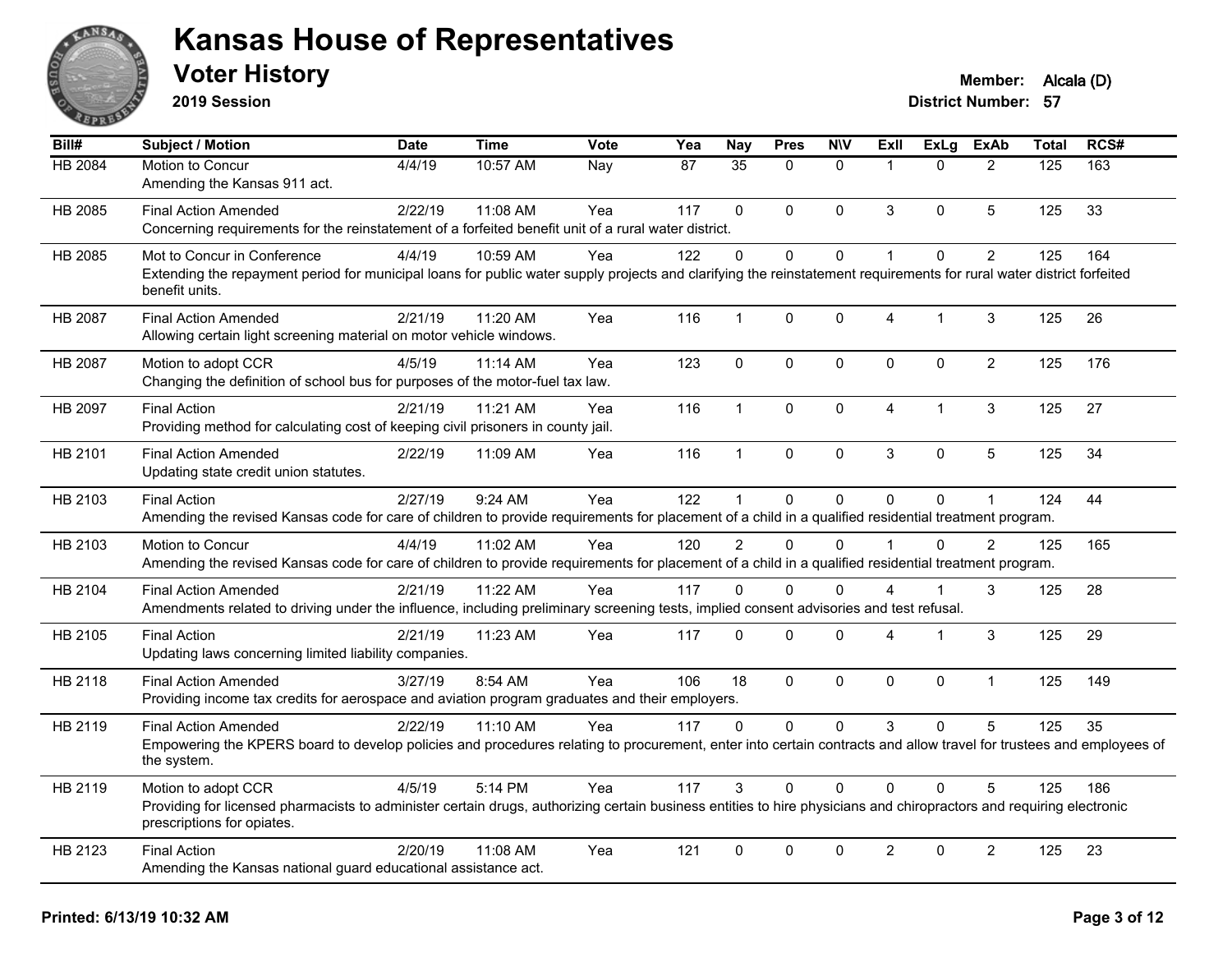

**2019 Session**

| Bill#          | <b>Subject / Motion</b>                                                                                                                                              | <b>Date</b> | <b>Time</b> | Vote | Yea               | <b>Nay</b>     | <b>Pres</b>  | <b>NIV</b>   | <b>Exll</b>    | <b>ExLg</b>    | <b>ExAb</b>    | <b>Total</b> | RCS#            |
|----------------|----------------------------------------------------------------------------------------------------------------------------------------------------------------------|-------------|-------------|------|-------------------|----------------|--------------|--------------|----------------|----------------|----------------|--------------|-----------------|
| <b>HB 2125</b> | <b>Final Action</b>                                                                                                                                                  | 2/21/19     | 11:24 AM    | Yea  | $\frac{115}{115}$ | $\overline{2}$ | $\mathbf{0}$ | $\mathbf{0}$ | $\overline{4}$ | 1              | 3              | 125          | $\overline{30}$ |
|                | Requiring licensees operating a motor vehicle to promptly deliver driver's license upon demand by authorized persons.                                                |             |             |      |                   |                |              |              |                |                |                |              |                 |
| HB 2126        | <b>Final Action Amended</b>                                                                                                                                          | 2/27/19     | 9:25 AM     | Nay  | 113               | 10             | $\Omega$     | $\mathbf 0$  | 0              | 0              | $\mathbf{1}$   | 124          | 45              |
|                | Regulating the operation of electric-assisted scooters on roads and highways.                                                                                        |             |             |      |                   |                |              |              |                |                |                |              |                 |
| HB 2126        | Motion to adopt CCR                                                                                                                                                  | 4/5/19      | 11:16 AM    | Yea  | 123               | $\mathbf{0}$   | $\Omega$     | $\mathbf{0}$ | $\mathbf{0}$   | $\mathbf 0$    | $\overline{2}$ | 125          | 177             |
|                | Adopting the Driver's Privacy Protection Act.                                                                                                                        |             |             |      |                   |                |              |              |                |                |                |              |                 |
| HB 2127        | <b>Final Action</b>                                                                                                                                                  | 2/21/19     | 11:25 AM    | Yea  | 117               | $\Omega$       | $\Omega$     | $\mathbf{0}$ | 4              | $\overline{1}$ | 3              | 125          | 31              |
|                | Eliminating the marking requirements for certain truck and truck tractors.                                                                                           |             |             |      |                   |                |              |              |                |                |                |              |                 |
|                |                                                                                                                                                                      |             |             |      |                   |                |              |              |                |                |                |              |                 |
| HB 2133        | <b>Final Action Amended</b>                                                                                                                                          | 3/13/19     | 11:22 AM    | Yea  | 121               | $\overline{2}$ | $\mathbf 0$  | 0            | $\mathbf 0$    | 0              | $\mathbf{1}$   | 124          | 84              |
|                | Required reporting for entities who deliver alcoholic liquors to consumers.                                                                                          |             |             |      |                   |                |              |              |                |                |                |              |                 |
| HB 2137        | <b>Final Action</b>                                                                                                                                                  | 3/26/19     | 11:21 AM    | Yea  | 124               | 0              | $\mathbf 0$  | $\mathbf 0$  | $\mathbf{1}$   | $\mathbf 0$    | 0              | 125          | 112             |
|                | Legislative review of exceptions to disclosure of public records under the Kansas open records act.                                                                  |             |             |      |                   |                |              |              |                |                |                |              |                 |
| HB 2140        | <b>Final Action</b>                                                                                                                                                  | 2/27/19     | 9:27 AM     | Yea  | 123               | $\Omega$       | $\Omega$     | $\mathbf 0$  | 0              | 0              | $\mathbf{1}$   | 124          | 46              |
|                | Allowing agents of the KBI to participate in the Kansas DROP act and extending the sunset date for the act.                                                          |             |             |      |                   |                |              |              |                |                |                |              |                 |
| HB 2140        | Motion to adopt CCR                                                                                                                                                  | 5/4/19      | 10:04 PM    | Yea  | 98                | 26             | $\Omega$     | $\mathbf 1$  | $\overline{0}$ | $\Omega$       | 0              | 125          | 197             |
|                | Providing sales tax authority for Dickinson, Finney, Jackson, Russell, Thomas and Wabaunsee counties; specifying certain county sales tax collection requirements of |             |             |      |                   |                |              |              |                |                |                |              |                 |
|                | director of taxation; and providing a sales tax exemption for sales of certain coins or bullion.                                                                     |             |             |      |                   |                |              |              |                |                |                |              |                 |
| HB 2143        | <b>Final Action</b>                                                                                                                                                  | 2/20/19     | 11:09 AM    | Yea  | 121               | $\mathbf{0}$   | $\mathbf 0$  | $\mathbf 0$  | $\overline{2}$ | $\mathbf{0}$   | $\overline{c}$ | 125          | 24              |
|                | Updating the version of risk-based capital instructions in effect.                                                                                                   |             |             |      |                   |                |              |              |                |                |                |              |                 |
| HB 2144        | <b>Emergency Final Action Amended</b>                                                                                                                                | 2/27/19     | 12:02 PM    | Nay  | 84                | 40             | $\Omega$     | $\mathbf 0$  | 0              | 0              | $\pmb{0}$      | 124          | 68              |
|                | Budget and taxing authority of community colleges; articulation of credits; and student residency requirements.                                                      |             |             |      |                   |                |              |              |                |                |                |              |                 |
|                |                                                                                                                                                                      |             |             |      |                   |                |              |              |                |                |                |              |                 |
| HB 2144        | Mot to Concur in Conference                                                                                                                                          | 4/4/19      | 11:06 AM    | Yea  | 116               | 6              | $\Omega$     | $\mathbf 0$  | $\mathbf{1}$   | $\Omega$       | $\overline{c}$ | 125          | 166             |
|                | Requiring community colleges to publish certain taxpayer and student transparency data.                                                                              |             |             |      |                   |                |              |              |                |                |                |              |                 |
| HB 2147        | <b>Final Action Amended</b>                                                                                                                                          | 2/27/19     | 9:28 AM     | Yea  | 123               | $\mathbf 0$    | $\Omega$     | $\mathbf 0$  | $\mathbf{0}$   | $\Omega$       | $\mathbf{1}$   | 124          | 47              |
|                | Increasing bond maturity limitations in the Kansas rural housing incentive district act.                                                                             |             |             |      |                   |                |              |              |                |                |                |              |                 |
| HB 2154        | <b>Final Action</b>                                                                                                                                                  | 3/27/19     | 8:56 AM     | Yea  | 111               | 12             | $\mathbf{1}$ | $\mathbf 0$  | 0              | 0              | $\mathbf{1}$   | 125          | 150             |
|                | Making unemployment benefits available for federal and state employees who are required to work without pay.                                                         |             |             |      |                   |                |              |              |                |                |                |              |                 |
| HB 2160        | <b>Final Action Amended</b>                                                                                                                                          | 3/8/19      | 8:38 AM     | Yea  | 112               | $\overline{7}$ | 0            | $\mathbf 0$  | 0              | $\mathbf{1}$   | $\overline{4}$ | 124          | 78              |
|                | Providing sales tax authority for Wabaunsee county.                                                                                                                  |             |             |      |                   |                |              |              |                |                |                |              |                 |
| HB 2167        | <b>Final Action Amended</b>                                                                                                                                          | 2/27/19     | 9:34 AM     | Nav  | 63                | 60             | $\Omega$     | $\mathbf{0}$ | $\Omega$       | 0              | 1              | 124          | 48              |
|                | Establishing a system for the transfer of certain deer hunting permits to nonresidents.                                                                              |             |             |      |                   |                |              |              |                |                |                |              |                 |
|                |                                                                                                                                                                      |             |             |      |                   |                |              |              |                |                |                |              |                 |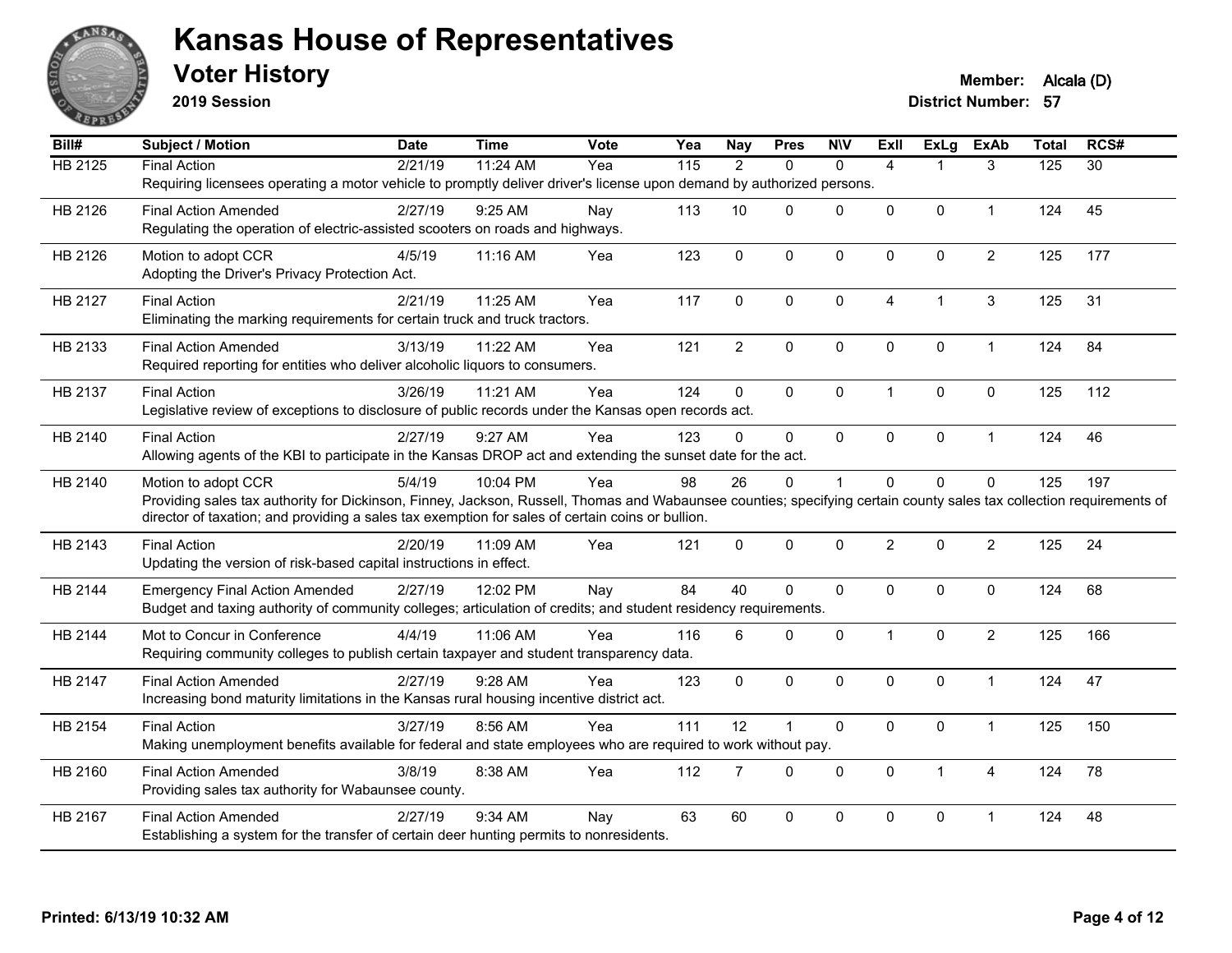

**2019 Session**

**Voter History Member: Alcala (D)** 

| Bill#          | <b>Subject / Motion</b>                                                                                                                                                                                               | <b>Date</b> | <b>Time</b> | <b>Vote</b> | Yea | Nay            | <b>Pres</b>  | <b>NIV</b>   | ExII           | ExLg         | <b>ExAb</b>    | <b>Total</b> | RCS# |
|----------------|-----------------------------------------------------------------------------------------------------------------------------------------------------------------------------------------------------------------------|-------------|-------------|-------------|-----|----------------|--------------|--------------|----------------|--------------|----------------|--------------|------|
| <b>HB 2167</b> | Motion to adopt CCR                                                                                                                                                                                                   | 4/5/19      | 6:17 PM     | Yea         | 114 | 3              | $\Omega$     | 3            | $\Omega$       | 0            | 5              | 125          | 189  |
|                | Senate Substitute for HB 2167 by Committee on Agriculture and Natural Resources - Establishing a commercial industrial hemp program.                                                                                  |             |             |             |     |                |              |              |                |              |                |              |      |
| HB 2168        | <b>Final Action Amended</b>                                                                                                                                                                                           | 2/27/19     | 9:35 AM     | Yea         | 122 |                | 0            | $\Omega$     | $\Omega$       | 0            | 1              | 124          | 49   |
|                | Authorizing the state board of regents to sell and convey certain real property in Cherokee, Riley, Saline and Douglas counties on behalf of Kansas state university and<br>the university of Kansas.                 |             |             |             |     |                |              |              |                |              |                |              |      |
| HB 2173        | <b>Final Action Amended</b><br>Establishing a commercial industrial hemp program.                                                                                                                                     | 3/26/19     | 11:22 AM    | Yea         | 119 | 5              | 0            | 0            | $\mathbf{1}$   | 0            | 0              | 125          | 113  |
| HB 2174        | <b>Final Action</b><br>Extending the sunset date of the state use law for five years.                                                                                                                                 | 2/27/19     | 9:36 AM     | Yea         | 123 | $\mathbf 0$    | 0            | 0            | $\mathbf 0$    | 0            | $\mathbf{1}$   | 124          | 50   |
| HB 2177        | <b>Final Action</b><br>Pertaining to the accounting treatment of certain derivative instruments of fixed index annuities.                                                                                             | 2/27/19     | 9:38 AM     | Yea         | 122 | $\overline{2}$ | $\Omega$     | 0            | $\mathbf 0$    | 0            | 0              | 124          | 51   |
| HB 2177        | Motion to adopt CCR<br>Updating accounting and reporting requirements of hedging transactions, risk-based capital instructions and enterprise risk reports and updating definitions for<br>fraudulent insurance acts. | 4/5/19      | 3:04 PM     | Yea         | 120 | $\mathbf{1}$   | $\Omega$     | $\Omega$     | $\Omega$       | $\Omega$     | $\overline{4}$ | 125          | 182  |
| HB 2178        | <b>Final Action Amended</b><br>Amending the Kansas underground utility damage prevention act.                                                                                                                         | 2/27/19     | 9:39 AM     | Yea         | 122 | $\overline{2}$ | 0            | 0            | $\mathbf 0$    | 0            | $\pmb{0}$      | 124          | 52   |
| HB 2178        | Motion to Concur<br>Amending the Kansas underground utility damage prevention act.                                                                                                                                    | 4/1/19      | 2:17 PM     | Yea         | 120 | $\mathbf 0$    | $\mathbf{0}$ | $\mathbf{1}$ | $\mathbf{1}$   | $\mathbf{0}$ | 3              | 125          | 160  |
| HB 2179        | <b>Final Action</b><br>Adopting the Driver's Privacy Protection Act.                                                                                                                                                  | 3/25/19     | 10:32 AM    | Yea         | 124 | $\pmb{0}$      | 0            | 0            | $\mathbf{1}$   | 0            | 0              | 125          | 102  |
| HB 2185        | <b>Final Action Amended</b><br>Clarifying the naturopathic medicine scope of practice to include diagnostic imaging.                                                                                                  | 2/27/19     | 9:40 AM     | Yea         | 123 | $\mathbf{1}$   | 0            | 0            | $\mathbf 0$    | $\mathbf 0$  | $\mathbf 0$    | 124          | 53   |
| HB 2188        | <b>Final Action</b><br>Dissolving the White Clay watershed district no. 26, city of Atchison assumes obligations and amending the tax lid relating to the dissolution of any taxing subdivision.                      | 3/19/19     | 11:20 AM    | Yea         | 125 | $\mathbf 0$    | 0            | $\mathbf 0$  | $\Omega$       | $\Omega$     | 0              | 125          | 88   |
| HB 2191        | <b>Final Action</b><br>Amending the procedure for execution of a search warrant for electronically stored information.                                                                                                | 2/27/19     | 9:41 AM     | Yea         | 124 | $\mathbf{0}$   | $\Omega$     | 0            | $\mathbf 0$    | 0            | 0              | 124          | 54   |
| HB 2198        | <b>Final Action</b><br>Allowing the use of expedited partner therapy to treat a sexually transmitted disease.                                                                                                         | 2/27/19     | 9:45 AM     | Yea         | 89  | 35             | 0            | 0            | $\mathbf 0$    | $\mathbf 0$  | $\mathbf 0$    | 124          | 55   |
| HB 2199        | <b>Final Action</b><br>Amending documentation requirements related to preparation of dead bodies.                                                                                                                     | 2/20/19     | 11:10 AM    | Yea         | 120 | $\mathbf{1}$   | $\Omega$     | 0            | $\overline{2}$ | $\Omega$     | $\overline{2}$ | 125          | 25   |
| HB 2201        | <b>Final Action</b><br>Updating statutory references necessitated by 2012 executive reorganization order no. 41 related to administration of tuberculosis programs.                                                   | 2/25/19     | 11:20 AM    | Yea         | 118 | $\Omega$       | $\mathbf{0}$ | $\mathbf 0$  |                |              | 4              | 124          | 37   |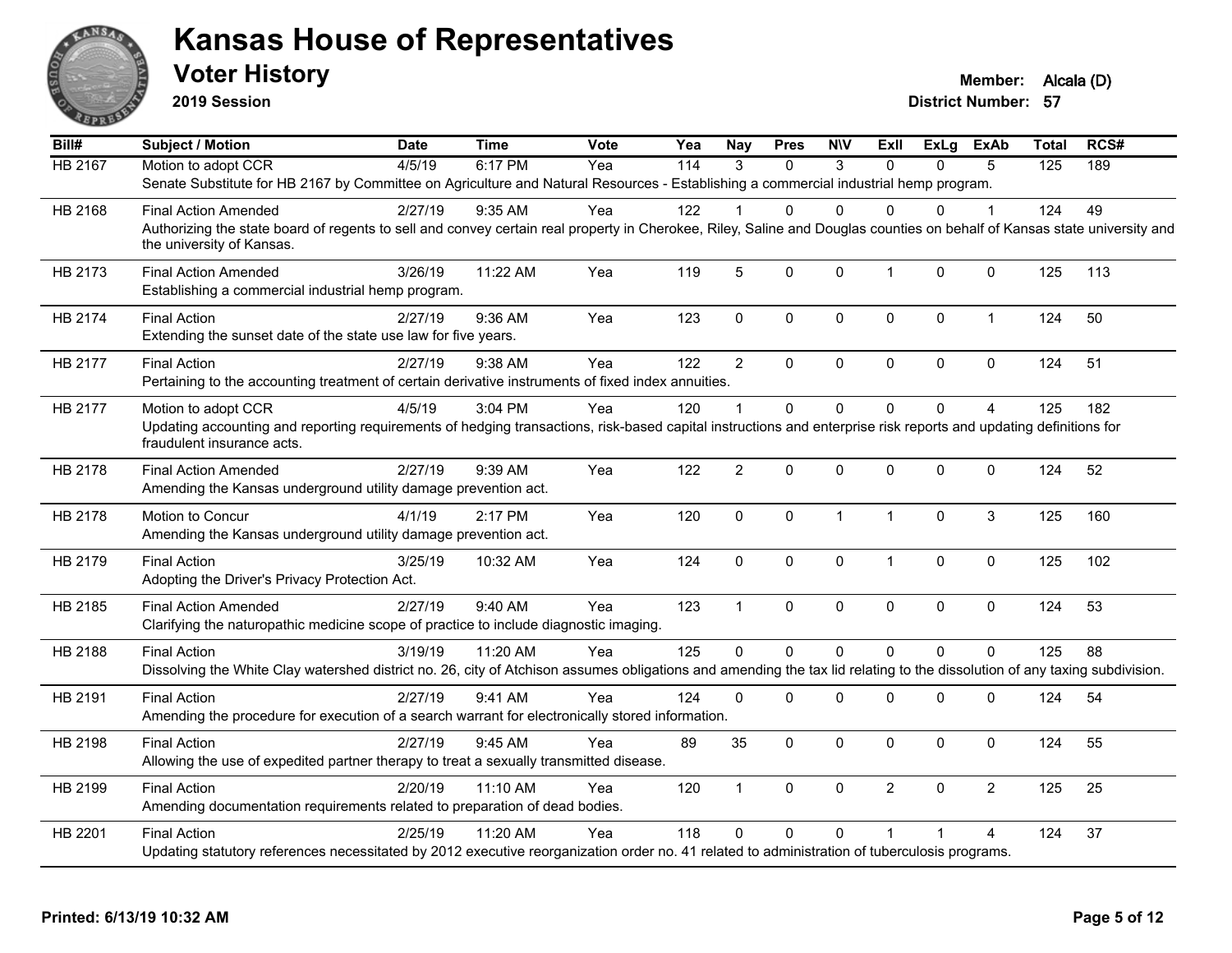

**2019 Session**

| Bill#          | <b>Subject / Motion</b>                                                                                                                                                                                                                                                                                                                              | <b>Date</b> | <b>Time</b> | <b>Vote</b> | Yea | Nav         | <b>Pres</b> | <b>NIV</b>     | ExII         | ExLg        | ExAb           | Total | RCS# |
|----------------|------------------------------------------------------------------------------------------------------------------------------------------------------------------------------------------------------------------------------------------------------------------------------------------------------------------------------------------------------|-------------|-------------|-------------|-----|-------------|-------------|----------------|--------------|-------------|----------------|-------|------|
| <b>HB 2203</b> | <b>Emergency Final Action</b>                                                                                                                                                                                                                                                                                                                        | 2/27/19     | 11:58 AM    | Yea         | 92  | 32          | $\Omega$    | $\Omega$       | $\Omega$     | $\Omega$    | $\Omega$       | 124   | 66   |
|                | Exempting individuals employed by the Kansas academies of U.S. department of defense STARBASE program from KPERS working after retirement requirements<br>and authorizing reimbursement of suspended retirement benefits for certain retirants.                                                                                                      |             |             |             |     |             |             |                |              |             |                |       |      |
| HB 2203        | Motion to adopt CCR<br>Reconciling amendments to certain statutes.                                                                                                                                                                                                                                                                                   | 5/5/19      | 1:04 AM     | Yea         | 121 | $\Omega$    | $\Omega$    | $\overline{4}$ | $\Omega$     | $\Omega$    | $\Omega$       | 125   | 202  |
| HB 2206        | <b>Final Action</b><br>Changing the bonding and cost requirements for animals taken into custody under a violation of cruelty to animals.                                                                                                                                                                                                            | 2/27/19     | 9:46 AM     | Yea         | 124 | $\Omega$    | $\Omega$    | $\mathbf 0$    | $\Omega$     | $\mathbf 0$ | $\mathbf 0$    | 124   | 56   |
| HB 2209        | <b>Final Action</b><br>Authorizing the state board of regents to purchase cybersecurity insurance.                                                                                                                                                                                                                                                   | 2/27/19     | 9:47 AM     | Yea         | 124 | $\Omega$    | 0           | $\mathbf 0$    | $\mathbf 0$  | 0           | $\pmb{0}$      | 124   | 57   |
| HB 2209        | Motion to Adopt CCR<br>Establishing the unclaimed life insurance benefits act, updating certain definitions pertaining to unfair trade practices and association health plans, and providing for<br>third party administrator fees, the purchase of cybersecurity insurance by the Kansas board of regents and certain healthcare benefits coverage. | 4/5/19      | 12:50 PM    | Nay         | 84  | 39          | $\Omega$    | $\Omega$       | $\Omega$     | $\Omega$    | $\overline{2}$ | 125   | 180  |
| HB 2211        | <b>Final Action</b><br>Allowing judges to waive or reduce driver's license reinstatement fees.                                                                                                                                                                                                                                                       | 2/27/19     | 9:48 AM     | Yea         | 122 | 2           | $\Omega$    | $\mathbf 0$    | $\Omega$     | $\Omega$    | $\mathbf 0$    | 124   | 58   |
| HB 2214        | <b>Final Action Amended</b><br>Changing the definition of school bus for purposes of the motor-fuel tax law.                                                                                                                                                                                                                                         | 2/27/19     | 9:49 AM     | Yea         | 124 | $\mathbf 0$ | $\mathbf 0$ | $\mathbf 0$    | $\mathbf{0}$ | 0           | $\mathbf 0$    | 124   | 59   |
| HB 2214        | Motion to Adopt CCR<br>Senate Substitute for HB 2214 by Committee on Transportation - Providing for an increase in registration fees for electric and hybrid vehicles.                                                                                                                                                                               | 4/5/19      | 3:23 PM     | Nav         | 80  | 41          | $\Omega$    | $\Omega$       | $\Omega$     | $\Omega$    | $\overline{A}$ | 125   | 183  |
| HB 2215        | <b>Final Action</b><br>Kansas state fair board is authorized to create a nonprofit corporation for the benefit of the state fair.                                                                                                                                                                                                                    | 2/26/19     | 9:23 AM     | Yea         | 122 | 0           | $\Omega$    | $\overline{1}$ | $\Omega$     | $\Omega$    | $\mathbf 1$    | 124   | 38   |
| HB 2223        | <b>Emergency Final Action Amended</b><br>Replacing vineyard permits with producer permits to allow individuals to use a wider variety of agricultural products in the production of wine under such permit.                                                                                                                                          | 2/27/19     | 12:03 PM    | Yea         | 124 | $\Omega$    | $\Omega$    | $\Omega$       | $\Omega$     | $\Omega$    | $\mathbf{0}$   | 124   | 69   |
| HB 2223        | Motion to adopt CCR<br>Adopting economic development program evaluation and information disclosure regimes and expanding economic development incentive financing to address<br>housing shortages.                                                                                                                                                   | 5/2/19      | 11:35 AM    | Yea         | 123 | 0           | 0           |                | $\Omega$     | 0           |                | 125   | 191  |
| HB 2225        | <b>Final Action</b><br>Adding on-track train equipment to the circumstances that a vehicle driver must stop at railroad crossings.                                                                                                                                                                                                                   | 2/27/19     | 9:50 AM     | Yea         | 121 | 3           | 0           | $\mathbf 0$    | $\Omega$     | $\Omega$    | $\mathbf 0$    | 124   | 60   |
| HB 2225        | Motion to adopt CCR<br>Senate Substitute for HB 2225 by Committee on Transportation - Providing for an increase in permit fees for oversize or overweight vehicles and required registration<br>for escort vehicle service operators.                                                                                                                | 4/5/19      | 11:19 AM    | Nay         | 91  | 32          | $\Omega$    | $\Omega$       | $\Omega$     | $\Omega$    | 2              | 125   | 178  |
| HB 2239        | <b>Final Action Amended</b><br>Liquor sales by licensees in common consumption areas.                                                                                                                                                                                                                                                                | 2/27/19     | 9:51 AM     | Yea         | 121 | 3           | 0           | $\mathbf{0}$   | $\Omega$     | $\Omega$    | $\mathbf{0}$   | 124   | 61   |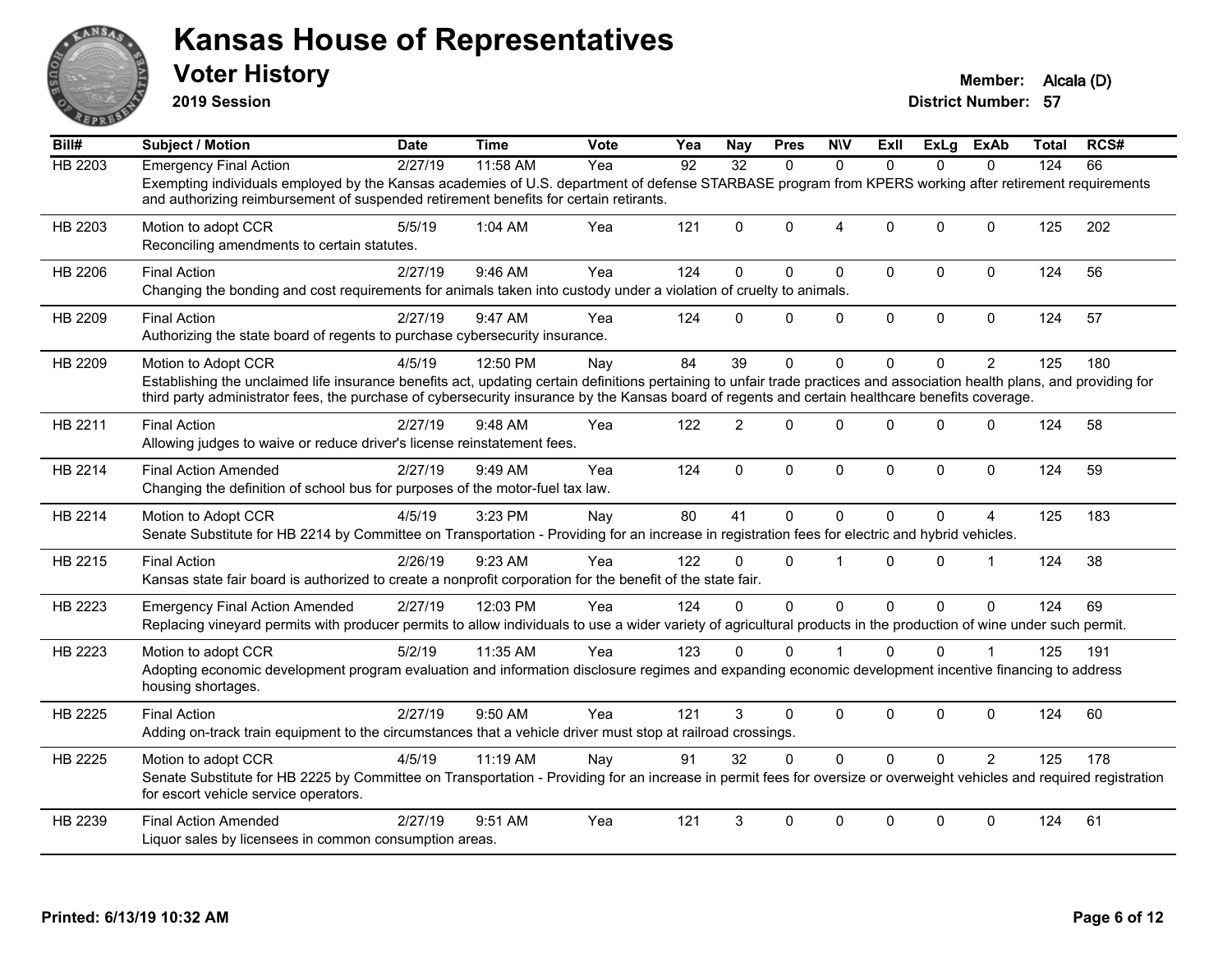

**2019 Session**

| Bill#   | <b>Subject / Motion</b>                                                                                                                                                                                                                                                                                                                               | <b>Date</b> | <b>Time</b> | Vote | Yea            | Nay            | <b>Pres</b>  | <b>NIV</b>     | <b>Exll</b>  | ExLg         | <b>ExAb</b>    | <b>Total</b> | RCS# |
|---------|-------------------------------------------------------------------------------------------------------------------------------------------------------------------------------------------------------------------------------------------------------------------------------------------------------------------------------------------------------|-------------|-------------|------|----------------|----------------|--------------|----------------|--------------|--------------|----------------|--------------|------|
| HB 2243 | <b>Final Action Amended</b>                                                                                                                                                                                                                                                                                                                           | 2/27/19     | 9:52 AM     | Yea  | 118            | 6              | $\mathbf{0}$ | $\mathbf{0}$   | $\Omega$     | $\Omega$     | $\mathbf{0}$   | 124          | 62   |
|         | Exempting animal shelters from registration requirements as a charitable organization.                                                                                                                                                                                                                                                                |             |             |      |                |                |              |                |              |              |                |              |      |
| HB 2244 | <b>Final Action Amended</b>                                                                                                                                                                                                                                                                                                                           | 3/27/19     | 9:00 AM     | Yea  | 89             | 35             | $\Omega$     | $\Omega$       | $\Omega$     | $\Omega$     | $\mathbf{1}$   | 125          | 151  |
|         | Authorizing the use of cannabidiol treatment preparation to treat certain medical conditions.                                                                                                                                                                                                                                                         |             |             |      |                |                |              |                |              |              |                |              |      |
| HB 2246 | <b>Final Action</b>                                                                                                                                                                                                                                                                                                                                   | 2/27/19     | 9:15 AM     | Yea  | 121            | $\mathbf 1$    | 0            | $\mathbf{1}$   | $\mathbf 0$  | $\mathbf 0$  | $\mathbf{1}$   | 124          | 40   |
|         | Changing the requirements to begin production on distinctive license plates.                                                                                                                                                                                                                                                                          |             |             |      |                |                |              |                |              |              |                |              |      |
| HB 2246 | Mot to Concur in Conference                                                                                                                                                                                                                                                                                                                           | 4/5/19      | 3:47 PM     | Nay  | $\overline{7}$ | 114            | $\mathbf 0$  | $\mathbf 0$    | $\mathbf 0$  | $\mathbf 0$  | $\overline{4}$ | 125          | 185  |
|         | Changing the requirements to begin production on distinctive license plates and providing for the proud educator, alpha kappa alpha, knights of Columbus and current<br>and veteran members of the United States army, navy, marine corps, air force and coast guard license plates.                                                                  |             |             |      |                |                |              |                |              |              |                |              |      |
| HB 2248 | <b>Final Action</b>                                                                                                                                                                                                                                                                                                                                   | 2/27/19     | 9:54 AM     | Yea  | 122            | $\overline{2}$ | $\mathbf{0}$ | $\mathbf{0}$   | $\Omega$     | $\Omega$     | $\mathbf{0}$   | 124          | 63   |
|         | Allowing all-terrain vehicles to cross federal or state highways.                                                                                                                                                                                                                                                                                     |             |             |      |                |                |              |                |              |              |                |              |      |
| HB 2248 | Motion to adopt CCR                                                                                                                                                                                                                                                                                                                                   | 5/5/19      | 1:20 AM     | Yea  | 110            | 11             | $\mathbf 0$  | $\overline{4}$ | $\Omega$     | 0            | $\mathbf 0$    | 125          | 203  |
|         | Delaying enforcement of the scrap metal theft reduction act, transferring responsibility for the scrap metal database to the Kansas bureau of investigation, reducing the                                                                                                                                                                             |             |             |      |                |                |              |                |              |              |                |              |      |
|         | registration fee for scrap metal dealers and changing scrap metal dealer obligations under the scrap metal theft reduction act; amending the definition of "consumer<br>transaction" and "supplier" in the Kansas consumer protection act.                                                                                                            |             |             |      |                |                |              |                |              |              |                |              |      |
|         |                                                                                                                                                                                                                                                                                                                                                       |             |             |      |                |                |              |                |              |              |                |              |      |
| HB 2274 | <b>Final Action Amended</b>                                                                                                                                                                                                                                                                                                                           | 3/26/19     | 11:28 AM    | Nav  | 85             | 39             | $\mathbf{0}$ | $\mathbf{0}$   | 1            | $\Omega$     | $\mathbf{0}$   | 125          | 114  |
|         | Requiring notification to patients that the effects of a medication abortion may be reversible.                                                                                                                                                                                                                                                       |             |             |      |                |                |              |                |              |              |                |              |      |
| HB 2279 | <b>Emergency Final Action Amended</b>                                                                                                                                                                                                                                                                                                                 | 2/27/19     | 12:07 PM    | Yea  | 124            | 0              | $\mathbf 0$  | $\pmb{0}$      | $\Omega$     | $\mathbf 0$  | $\mathbf 0$    | 124          | 73   |
|         | Requiring law enforcement officers to provide information about timing of release from custody when an arrest is made following a domestic violence call.                                                                                                                                                                                             |             |             |      |                |                |              |                |              |              |                |              |      |
| HB 2281 | <b>Final Action</b>                                                                                                                                                                                                                                                                                                                                   | 2/27/19     | 9:55 AM     | Nay  | 102            | 22             | $\mathbf 0$  | $\mathbf{0}$   | $\Omega$     | $\Omega$     | $\mathbf{0}$   | 124          | 64   |
|         | Providing that a court order modifying a criminal sentence only modifies the portion of the sentence referenced by the court and not remaining portions of the original                                                                                                                                                                               |             |             |      |                |                |              |                |              |              |                |              |      |
|         | sentence.                                                                                                                                                                                                                                                                                                                                             |             |             |      |                |                |              |                |              |              |                |              |      |
| HB 2290 | <b>Final Action Amended</b>                                                                                                                                                                                                                                                                                                                           | 2/27/19     | 9:56 AM     | Yea  | 124            | 0              | $\mathbf{0}$ | $\mathbf{0}$   | $\Omega$     | $\Omega$     | $\mathbf{0}$   | 124          | 65   |
|         | Creating a crime victims compensation division within the attorney general's office.                                                                                                                                                                                                                                                                  |             |             |      |                |                |              |                |              |              |                |              |      |
| HB 2290 | Motion to adopt CCR                                                                                                                                                                                                                                                                                                                                   | 5/5/19      | 12:25 AM    | Yea  | 123            | $\Omega$       | $\mathbf{0}$ | 2              | $\Omega$     | $\Omega$     | $\mathbf{0}$   | 125          | 201  |
|         | Establishing the Kansas closed case task force; creating the Kansas criminal justice reform commission; concerning criminal history record checks for entities                                                                                                                                                                                        |             |             |      |                |                |              |                |              |              |                |              |      |
|         | providing care to children, the elderly or individuals with disabilities; creating a Kansas victim information and notification everyday (VINE) coordinator, a Kansas youth<br>suicide prevention coordinator, and a crime victims compensation division within the office of the attorney general; legislative review of exceptions to disclosure of |             |             |      |                |                |              |                |              |              |                |              |      |
|         | public records under the Kansas open records act; and changing tort claims fund obligations for claims involving alleged violations of the Kansas open meetings act                                                                                                                                                                                   |             |             |      |                |                |              |                |              |              |                |              |      |
|         | and open records act.                                                                                                                                                                                                                                                                                                                                 |             |             |      |                |                |              |                |              |              |                |              |      |
| HB 2307 | <b>Final Action Amended</b>                                                                                                                                                                                                                                                                                                                           | 3/26/19     | 11:32 AM    | Yea  | 91             | 33             | $\mathbf{0}$ | $\mathbf{0}$   | $\mathbf{1}$ | $\mathbf{0}$ | $\mathbf{0}$   | 125          | 115  |
|         | Establishing non-covered dental benefits under health insurance plans and limitations on plan changes.                                                                                                                                                                                                                                                |             |             |      |                |                |              |                |              |              |                |              |      |
| HB 2314 | <b>Final Action Amended</b>                                                                                                                                                                                                                                                                                                                           | 3/26/19     | 11:33 AM    | Yea  | 97             | 27             | $\Omega$     | $\mathbf{0}$   |              | $\Omega$     | $\mathbf{0}$   | 125          | 116  |
|         | Rehabilitation of abandoned property by cities.                                                                                                                                                                                                                                                                                                       |             |             |      |                |                |              |                |              |              |                |              |      |
|         |                                                                                                                                                                                                                                                                                                                                                       |             |             |      |                |                |              |                |              |              |                |              |      |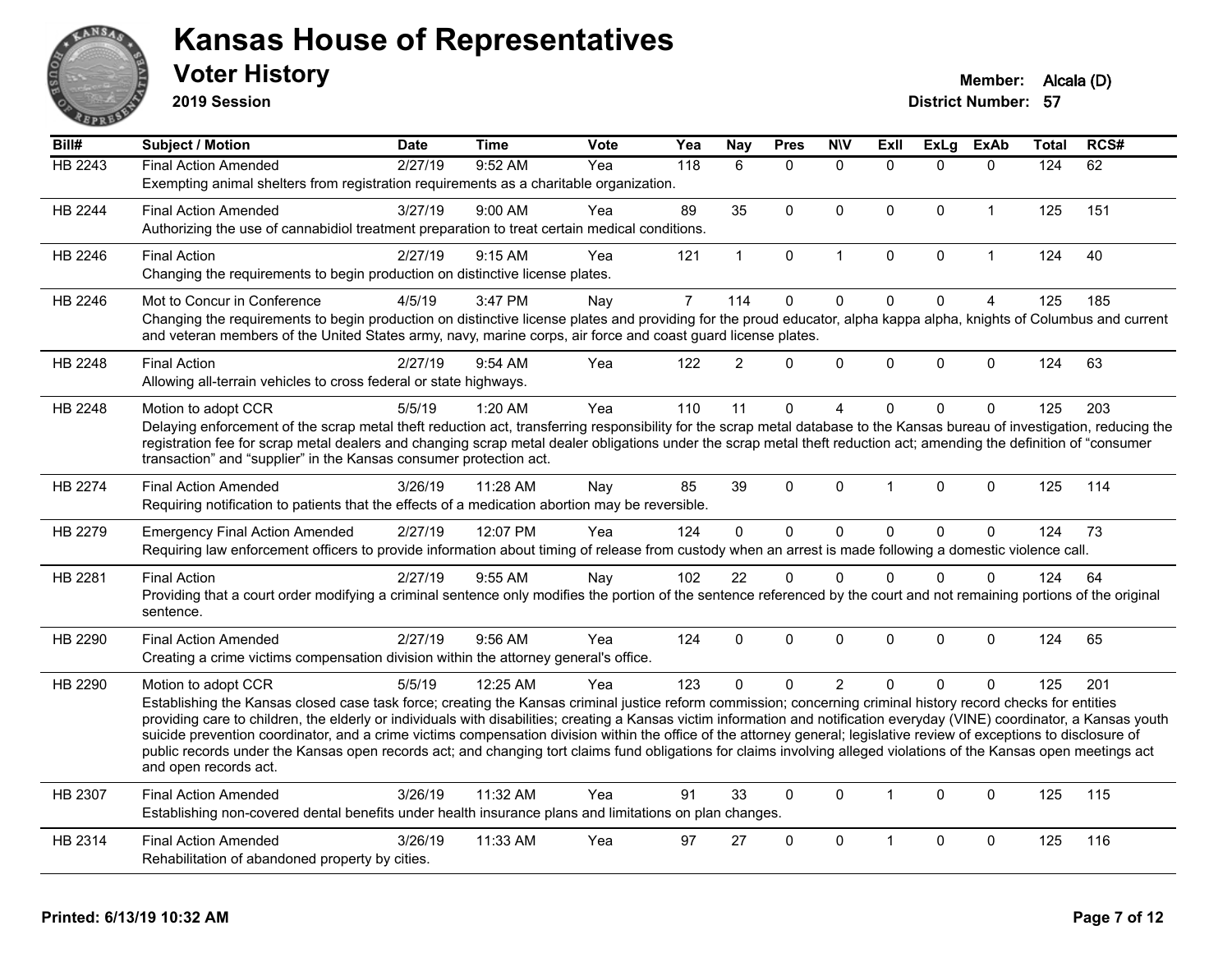

**2019 Session**

| Bill#           | <b>Subject / Motion</b>                                                                                                                                                | <b>Date</b> | <b>Time</b> | <b>Vote</b> | Yea             | <b>Nay</b>           | <b>Pres</b>  | <b>N\V</b>     | Exll           | <b>ExLg</b>    | <b>ExAb</b>    | <b>Total</b> | RCS#           |
|-----------------|------------------------------------------------------------------------------------------------------------------------------------------------------------------------|-------------|-------------|-------------|-----------------|----------------------|--------------|----------------|----------------|----------------|----------------|--------------|----------------|
| HB 2326         | <b>Final Action Amended</b>                                                                                                                                            | 3/27/19     | 9:02 AM     | Yea         | $\overline{83}$ | $\overline{41}$      | $\Omega$     | $\mathbf{0}$   | $\Omega$       | $\Omega$       |                | 125          | 152            |
|                 | Recognizing licenses to carry a concealed firearm issued by other jurisdictions.                                                                                       |             |             |             |                 |                      |              |                |                |                |                |              |                |
| HB 2336         | <b>Emergency Final Action</b>                                                                                                                                          | 2/27/19     | 12:04 PM    | Yea         | 124             | $\mathbf{0}$         | $\mathbf{0}$ | $\Omega$       | $\mathbf{0}$   | $\mathbf{0}$   | $\Omega$       | 124          | 70             |
|                 | Clarifying when offenders under supervision of the secretary of corrections are awarded jail credit.                                                                   |             |             |             |                 |                      |              |                |                |                |                |              |                |
| HB 2346         | <b>Emergency Final Action Amended</b>                                                                                                                                  | 2/27/19     | 12:06 PM    | Yea         | 113             | 11                   | 0            | $\mathsf 0$    | $\pmb{0}$      | 0              | 0              | 124          | 72             |
|                 | Relating to standards for school-administered vision screenings.                                                                                                       |             |             |             |                 |                      |              |                |                |                |                |              |                |
| HB 2360         | <b>Emergency Final Action Amended</b>                                                                                                                                  | 2/27/19     | 12:05 PM    | Yea         | 124             | $\mathbf 0$          | $\mathbf 0$  | $\mathbf 0$    | $\mathbf 0$    | 0              | $\Omega$       | 124          | 71             |
|                 | Concerning background checks of employees and volunteers that have unsupervised access to children, the elderly or individuals with disabilities.                      |             |             |             |                 |                      |              |                |                |                |                |              |                |
| HB 2365         | <b>Final Action</b>                                                                                                                                                    | 2/26/19     | 9:24 AM     | Yea         | 122             | 0                    | 0            |                | $\Omega$       | $\Omega$       | -1             | 124          | 39             |
|                 | Providing for confidential communications of Kansas national guard members in peer support counseling sessions.                                                        |             |             |             |                 |                      |              |                |                |                |                |              |                |
| HB 2365         | Mot to Concur in Conference                                                                                                                                            | 4/4/19      | 2:42 PM     | Yea         | 121             | $\blacktriangleleft$ | $\Omega$     | $\overline{2}$ | $\mathbf{0}$   | $\mathbf{0}$   | $\mathbf{1}$   | 125          | 167            |
|                 | Providing for confidential communications of Kansas national guard members in peer support counseling sessions.                                                        |             |             |             |                 |                      |              |                |                |                |                |              |                |
| HB 2369         | <b>Final Action Amended</b>                                                                                                                                            | 3/27/19     | 9:03 AM     | Yea         | 114             | 10                   | $\Omega$     | 0              | $\mathbf 0$    | 0              |                | 125          | 153            |
|                 | Authorizing the secretary of transportation to designate toll projects on new and existing highways and changing financing requirements for toll or turnpike projects. |             |             |             |                 |                      |              |                |                |                |                |              |                |
| HB 2371         | <b>Final Action Amended</b>                                                                                                                                            | 3/27/19     | 9:04 AM     | Yea         | 102             | 22                   | $\Omega$     | $\Omega$       | $\Omega$       | $\Omega$       | $\overline{1}$ | 125          | 154            |
|                 | Providing for an increase in permit fees for oversize or overweight vehicles and requiring registration for escort vehicle service operators.                          |             |             |             |                 |                      |              |                |                |                |                |              |                |
| HB 2372         | <b>Final Action Amended</b>                                                                                                                                            | 3/27/19     | 9:06 AM     | Nay         | 73              | 51                   | 0            | $\mathbf 0$    | $\mathbf 0$    | 0              | 1              | 125          | 155            |
|                 | Providing for an increase in registration fees for electric and hybrid vehicles.                                                                                       |             |             |             |                 |                      |              |                |                |                |                |              |                |
| HB 2389         | <b>Final Action Amended</b>                                                                                                                                            | 3/26/19     | 11:35 AM    | Yea         | 122             | $\overline{2}$       | 0            | $\pmb{0}$      | $\overline{1}$ | 0              | 0              | 125          | 117            |
|                 | Requiring electronic prescriptions for certain controlled substances.                                                                                                  |             |             |             |                 |                      |              |                |                |                |                |              |                |
| HB 2396         | <b>Final Action Amended</b>                                                                                                                                            | 3/26/19     | 11:36 AM    | Yea         | 97              | 27                   | $\pmb{0}$    | $\mathbf 0$    | $\overline{1}$ | $\overline{0}$ | $\mathbf 0$    | 125          | 118            |
|                 | Allowing use of certified drug abuse treatment programs for certain offenders convicted of unlawful cultivation or distribution of controlled substances.              |             |             |             |                 |                      |              |                |                |                |                |              |                |
| HB 2402         | <b>Final Action Amended</b>                                                                                                                                            | 3/27/19     | $9:08$ AM   | Nay         | 106             | 18                   | $\mathbf{0}$ | $\Omega$       | $\mathbf{0}$   | $\Omega$       | -1             | 125          | 156            |
|                 | Authorizing certain business entities to hire physicians and chiropractors.                                                                                            |             |             |             |                 |                      |              |                |                |                |                |              |                |
| <b>HCR 5015</b> | <b>EFA Amend and Debate</b>                                                                                                                                            | 5/29/19     | 11:33 AM    | Yea         | 116             | $\Omega$             | $\Omega$     | $\mathbf 0$    | $\Omega$       | $\mathbf{0}$   | 9              | 125          | 204            |
|                 | Ratifying and providing for continuation of the May 9, 2019, state of disaster emergency declaration for certain Kansas counties.                                      |             |             |             |                 |                      |              |                |                |                |                |              |                |
| HR 6004         | <b>Final Action Amended</b>                                                                                                                                            | 1/23/19     | 11:14 AM    | Nay         | 104             | 15                   | $\mathbf 0$  | 0              | $\overline{2}$ | 0              | 4              | 125          | $\overline{7}$ |
|                 | Permanent rules of the House of Representatives for the 2019-2020 biennium.                                                                                            |             |             |             |                 |                      |              |                |                |                |                |              |                |
| HR 6018         | <b>Final Action</b>                                                                                                                                                    | 3/26/19     | 11:37 AM    | Yea         | 124             | $\mathbf 0$          | $\Omega$     | $\mathbf 0$    | $\overline{1}$ | $\mathbf{0}$   | $\Omega$       | 125          | 119            |
|                 | Requesting the federal government address water issues in the Arkansas River basis.                                                                                    |             |             |             |                 |                      |              |                |                |                |                |              |                |
| SB <sub>9</sub> | <b>Final Action</b>                                                                                                                                                    | 2/22/19     | 11:13 AM    | Yea         | 117             | $\Omega$             | $\Omega$     | $\Omega$       | 3              | 0              | 5              | 125          | 36             |
|                 | Authorizing the transfer of \$115,000,000 from the state general fund to the Kansas public employees retirement fund during fiscal year 2019.                          |             |             |             |                 |                      |              |                |                |                |                |              |                |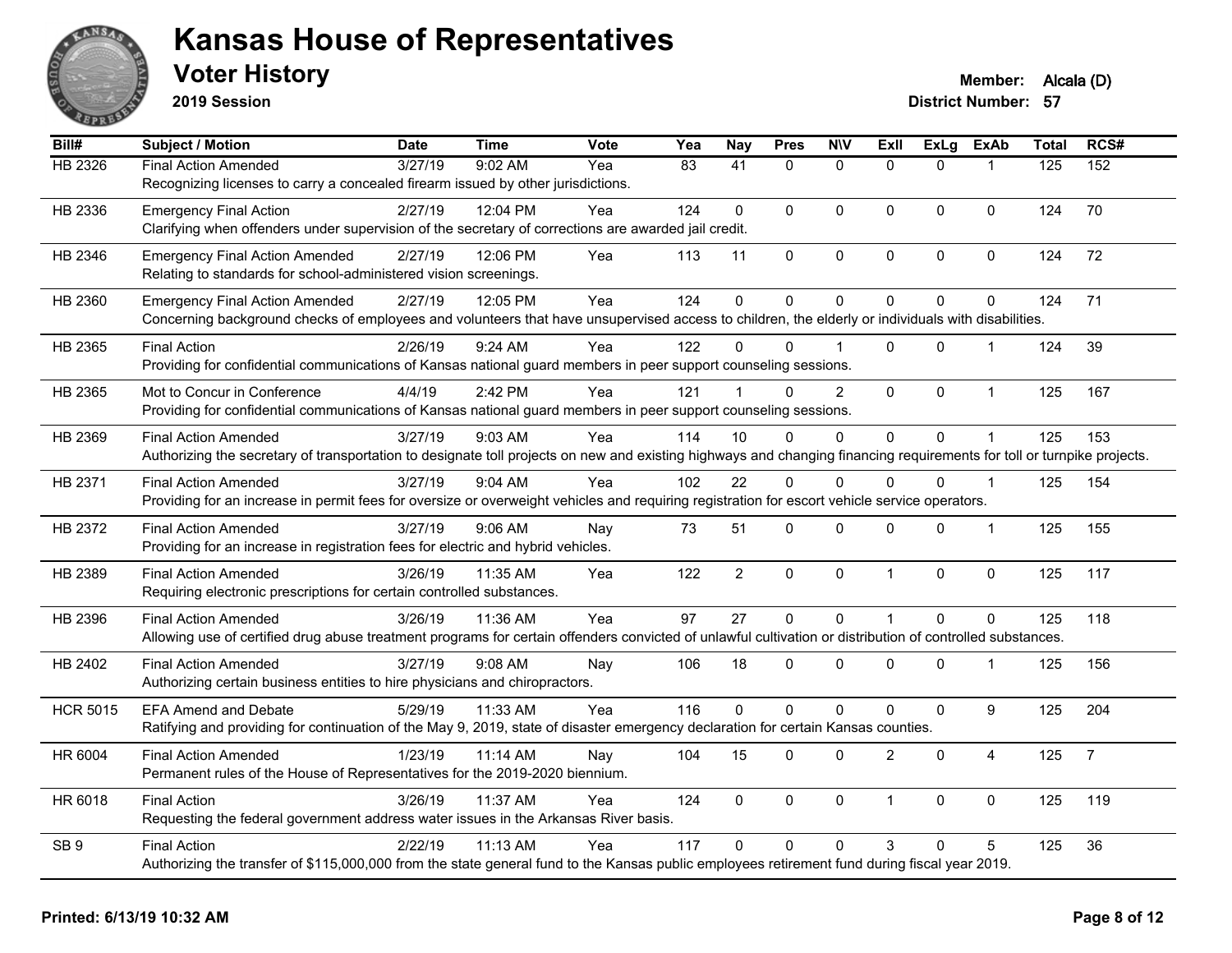

**2019 Session**

| Bill#        | <b>Subject / Motion</b>                                                                                                                                                                                                                                                                                                                                                                                                                                                                                                                                                                                                                                                                                                                                                                                                                                                                                                                                                                                                                                                                                                                                                                              | <b>Date</b> | <b>Time</b> | Vote | Yea              | <b>Nay</b> | <b>Pres</b>  | <b>N\V</b>   | ExII           | ExLg     | ExAb           | Total | RCS# |
|--------------|------------------------------------------------------------------------------------------------------------------------------------------------------------------------------------------------------------------------------------------------------------------------------------------------------------------------------------------------------------------------------------------------------------------------------------------------------------------------------------------------------------------------------------------------------------------------------------------------------------------------------------------------------------------------------------------------------------------------------------------------------------------------------------------------------------------------------------------------------------------------------------------------------------------------------------------------------------------------------------------------------------------------------------------------------------------------------------------------------------------------------------------------------------------------------------------------------|-------------|-------------|------|------------------|------------|--------------|--------------|----------------|----------|----------------|-------|------|
| <b>SB 15</b> | <b>Final Action Amended</b>                                                                                                                                                                                                                                                                                                                                                                                                                                                                                                                                                                                                                                                                                                                                                                                                                                                                                                                                                                                                                                                                                                                                                                          | 3/26/19     | 11:39 AM    | Yea  | $\overline{124}$ | $\Omega$   | $\Omega$     | $\Omega$     | $\overline{1}$ | $\Omega$ | $\Omega$       | 125   | 120  |
|              | Amending the definition of "service-connected" in the Kansas police and firemen's retirement system.                                                                                                                                                                                                                                                                                                                                                                                                                                                                                                                                                                                                                                                                                                                                                                                                                                                                                                                                                                                                                                                                                                 |             |             |      |                  |            |              |              |                |          |                |       |      |
| <b>SB 15</b> | Motion to adopt CCR                                                                                                                                                                                                                                                                                                                                                                                                                                                                                                                                                                                                                                                                                                                                                                                                                                                                                                                                                                                                                                                                                                                                                                                  | 4/4/19      | $2:45$ PM   | Yea  | 122              |            | 0            | 1            | $\mathbf{0}$   | 0        |                | 125   | 168  |
|              | Amending public health provisions relating to behavioral sciences regulatory board professional licensure, naturopathic doctor scope of practice and adult care home<br>licensure and receivership.                                                                                                                                                                                                                                                                                                                                                                                                                                                                                                                                                                                                                                                                                                                                                                                                                                                                                                                                                                                                  |             |             |      |                  |            |              |              |                |          |                |       |      |
| <b>SB 16</b> | <b>Final Action Sub Bill</b>                                                                                                                                                                                                                                                                                                                                                                                                                                                                                                                                                                                                                                                                                                                                                                                                                                                                                                                                                                                                                                                                                                                                                                         | 3/26/19     | 11:57 AM    | Nay  | 63               | 61         | 0            | $\Omega$     | $\mathbf{1}$   | 0        | $\mathbf 0$    | 125   | 121  |
|              | House Substitute for SB 16 by Committee on K-12 Education Budget - Making appropriations for the department of education for FY 2020 and FY 2021 in response to<br>litigation; increasing BASE aid for certain school years; and other amendments related to education.                                                                                                                                                                                                                                                                                                                                                                                                                                                                                                                                                                                                                                                                                                                                                                                                                                                                                                                              |             |             |      |                  |            |              |              |                |          |                |       |      |
| <b>SB 16</b> | Motion to adopt CCR                                                                                                                                                                                                                                                                                                                                                                                                                                                                                                                                                                                                                                                                                                                                                                                                                                                                                                                                                                                                                                                                                                                                                                                  | 4/4/19      | 3:43 PM     | Yea  | 76               | 47         | 0            | $\mathbf 1$  | $\mathbf{0}$   | 0        | 1              | 125   | 170  |
|              | House Substitute for SB 16 by Committee on K-12 Education Budget - Making appropriations for the department of education for FY 2020 and FY 2021 in response to<br>litigation; increasing BASE aid for certain school years; and other amendments related to education.                                                                                                                                                                                                                                                                                                                                                                                                                                                                                                                                                                                                                                                                                                                                                                                                                                                                                                                              |             |             |      |                  |            |              |              |                |          |                |       |      |
| <b>SB 17</b> | <b>Final Action</b>                                                                                                                                                                                                                                                                                                                                                                                                                                                                                                                                                                                                                                                                                                                                                                                                                                                                                                                                                                                                                                                                                                                                                                                  | 3/13/19     | 11:23 AM    | Yea  | 101              | 22         | 0            | 0            | $\mathbf 0$    | 0        | $\mathbf{1}$   | 124   | 85   |
|              | Requiring class M driver's licenses when operating a motorcycle registered under a temporary permit.                                                                                                                                                                                                                                                                                                                                                                                                                                                                                                                                                                                                                                                                                                                                                                                                                                                                                                                                                                                                                                                                                                 |             |             |      |                  |            |              |              |                |          |                |       |      |
| <b>SB 18</b> | <b>Final Action Amended</b>                                                                                                                                                                                                                                                                                                                                                                                                                                                                                                                                                                                                                                                                                                                                                                                                                                                                                                                                                                                                                                                                                                                                                                          | 3/26/19     | 11:59 AM    | Yea  | 124              | $\Omega$   | $\Omega$     | $\mathbf 0$  | $\mathbf{1}$   | $\Omega$ | 0              | 125   | 122  |
|              | Providing a process for the attorney general to enter into diversion agreements.                                                                                                                                                                                                                                                                                                                                                                                                                                                                                                                                                                                                                                                                                                                                                                                                                                                                                                                                                                                                                                                                                                                     |             |             |      |                  |            |              |              |                |          |                |       |      |
| <b>SB 18</b> | Motion to adopt CCR                                                                                                                                                                                                                                                                                                                                                                                                                                                                                                                                                                                                                                                                                                                                                                                                                                                                                                                                                                                                                                                                                                                                                                                  | 4/5/19      | 10:33 AM    | Yea  | 123              | $\Omega$   | 0            | $\Omega$     | $\Omega$       | 0        | $\overline{c}$ | 125   | 171  |
|              | Providing a process for the attorney general to enter into diversion agreements; authorizing certain entities to access a criminal defendant's presentence investigation<br>report; amending the crime of counterfeiting currency; clarifying the definition of comparable offense under the Kansas criminal code, the timing of claiming error on<br>appeal, and the grounds for a motion to correct an illegal sentence; allowing use of certified drug abuse treatment programs for certain offenders convicted of unlawful<br>cultivation or distribution of controlled substances; amending available sanctions for violation of condition of postrelease supervision; increasing criminal penalties for<br>abuse of a child and involuntary manslaughter when the victim is under 6 years of age and making a presumption of unfitness against any parent convicted of either<br>crime; exempting certain victims from being considered an aggressor or participant as a mitigating factor when considering a departure sentence; requiring law<br>enforcement officers to provide information about timing of release from custody when an arrest is made following a domestic violence call. |             |             |      |                  |            |              |              |                |          |                |       |      |
| <b>SB 20</b> | <b>Final Action Amended</b><br>Extending the judicial branch surcharge to fund the costs of non-judicial personnel.                                                                                                                                                                                                                                                                                                                                                                                                                                                                                                                                                                                                                                                                                                                                                                                                                                                                                                                                                                                                                                                                                  | 3/26/19     | 12:00 PM    | Yea  | 118              | 6          | 0            | $\Omega$     |                | $\Omega$ | $\mathbf 0$    | 125   | 123  |
| <b>SB 20</b> | Motion to adopt CCR                                                                                                                                                                                                                                                                                                                                                                                                                                                                                                                                                                                                                                                                                                                                                                                                                                                                                                                                                                                                                                                                                                                                                                                  | 4/4/19      | 2:49 PM     | Yea  | 120              | 3          | 0            | $\mathbf{1}$ | $\mathbf{0}$   | 0        | $\mathbf{1}$   | 125   | 169  |
|              | Extending the judicial branch surcharge to fund the costs of non-judicial personnel; extending recognition of tribal court judgments pursuant to supreme court rules.                                                                                                                                                                                                                                                                                                                                                                                                                                                                                                                                                                                                                                                                                                                                                                                                                                                                                                                                                                                                                                |             |             |      |                  |            |              |              |                |          |                |       |      |
| <b>SB 22</b> | <b>Final Action Amended</b>                                                                                                                                                                                                                                                                                                                                                                                                                                                                                                                                                                                                                                                                                                                                                                                                                                                                                                                                                                                                                                                                                                                                                                          | 3/8/19      | 8:46 AM     | Nay  | 76               | 43         | $\Omega$     | $\Omega$     | <sup>0</sup>   |          | 4              | 124   | 79   |
|              | Kansas itemized deductions, election, providing for deferred foreign income, global intangible low-taxed income, business interest, capital contributions and FDIC<br>premiums income tax modifications; sales and compensating use tax, imposition of tax, nexus, remote sellers, marketplace facilitators, rate of tax on food and food<br>ingredients.                                                                                                                                                                                                                                                                                                                                                                                                                                                                                                                                                                                                                                                                                                                                                                                                                                            |             |             |      |                  |            |              |              |                |          |                |       |      |
| <b>SB 25</b> | <b>Final Action Sub Bill</b>                                                                                                                                                                                                                                                                                                                                                                                                                                                                                                                                                                                                                                                                                                                                                                                                                                                                                                                                                                                                                                                                                                                                                                         | 3/26/19     | 12:04 PM    | Yea  | 99               | 25         | $\mathbf{0}$ | $\mathbf{0}$ | $\overline{1}$ | $\Omega$ | $\Omega$       | 125   | 124  |
|              | House Substitute for SB 25 by Committee on Appropriations - Appropriations for FY 2019, FY 2020, FY 2021 and FY 2022 for various sate agencies.                                                                                                                                                                                                                                                                                                                                                                                                                                                                                                                                                                                                                                                                                                                                                                                                                                                                                                                                                                                                                                                      |             |             |      |                  |            |              |              |                |          |                |       |      |
| <b>SB 25</b> | Motion to Adopt CCR                                                                                                                                                                                                                                                                                                                                                                                                                                                                                                                                                                                                                                                                                                                                                                                                                                                                                                                                                                                                                                                                                                                                                                                  | 5/3/19      | 10:30 PM    | Nay  | 42               | 81         | 0            |              | $\mathbf{0}$   | 0        |                | 125   | 194  |
|              | House Substitute for SB 25 by Committee on Appropriations - Appropriations for FY 2019, FY 2020, FY 2021 and FY 2022 for various sate agencies.                                                                                                                                                                                                                                                                                                                                                                                                                                                                                                                                                                                                                                                                                                                                                                                                                                                                                                                                                                                                                                                      |             |             |      |                  |            |              |              |                |          |                |       |      |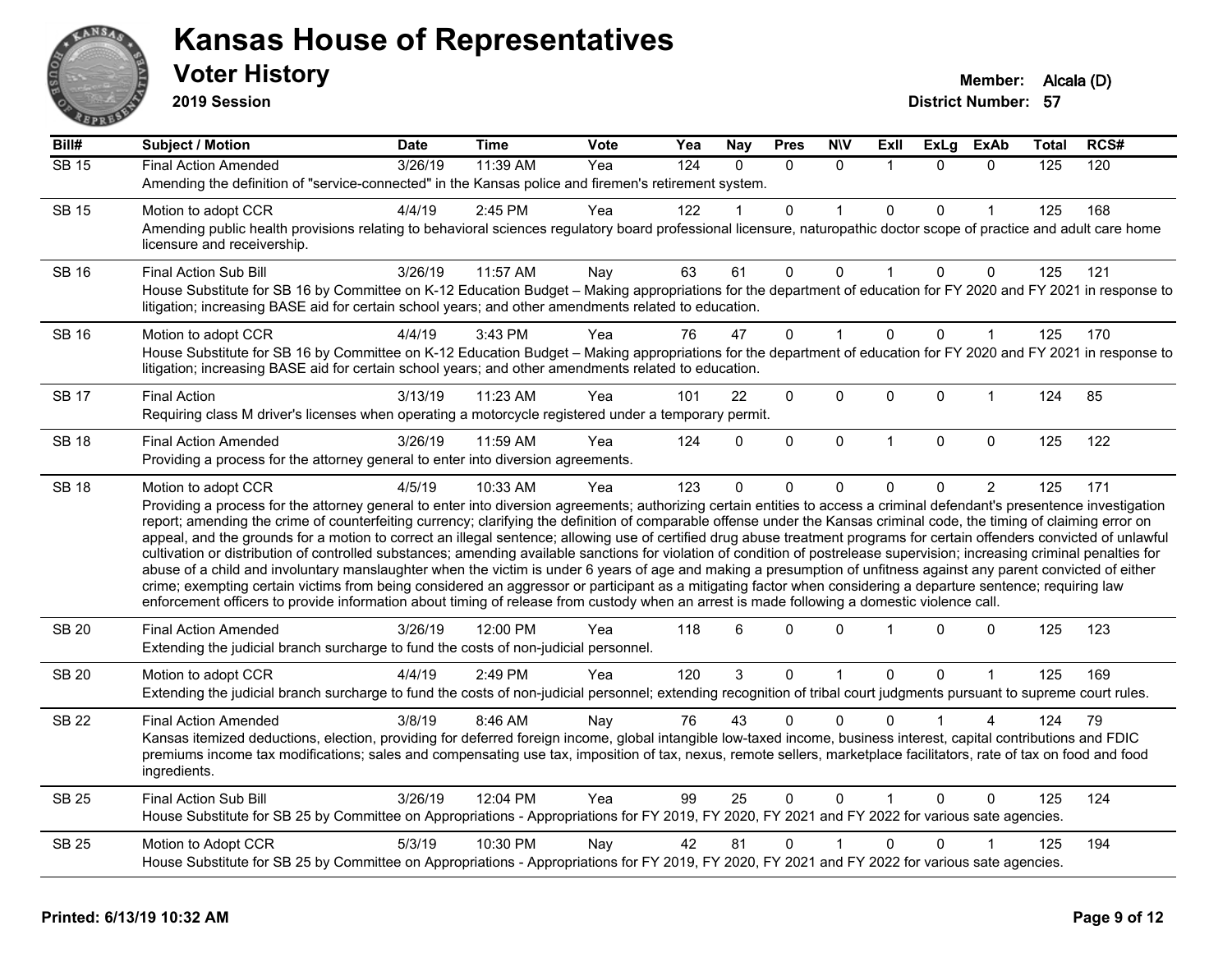

**2019 Session**

**Voter History Member:** Alcala (D)

| Bill#        | Subject / Motion                                                                                                                                                               | <b>Date</b> | <b>Time</b> | Vote | Yea | <b>Nay</b>     | <b>Pres</b>    | <b>NIV</b>     | ExII           | ExLg         | <b>ExAb</b>    | Total            | RCS# |
|--------------|--------------------------------------------------------------------------------------------------------------------------------------------------------------------------------|-------------|-------------|------|-----|----------------|----------------|----------------|----------------|--------------|----------------|------------------|------|
| <b>SB 25</b> | Motion to adopt CCR                                                                                                                                                            | 5/4/19      | 8:50 PM     | Nay  | 79  | 45             | $\Omega$       | $\Omega$       | $\Omega$       | $\Omega$     |                | $\overline{125}$ | 195  |
|              | House Substitute for SB 25 by Committee on Appropriations - Appropriations for FY 2019, FY 2020, FY 2021 and FY 2022 for various sate agencies.                                |             |             |      |     |                |                |                |                |              |                |                  |      |
| <b>SB 25</b> | Consideration of Veto                                                                                                                                                          | 5/29/19     | 1:35 PM     | Yea  | 86  | 30             | $\Omega$       | $\Omega$       | $\Omega$       | $\Omega$     | 9              | 125              | 206  |
|              | House Substitute for SB 25 by Committee on Appropriations - Appropriations for FY 2019, FY 2020, FY 2021 and FY 2022 for various sate agencies.                                |             |             |      |     |                |                |                |                |              |                |                  |      |
| <b>SB 28</b> | <b>Final Action Amended</b>                                                                                                                                                    | 3/26/19     | 12:05 PM    | Yea  | 123 | $\mathbf{1}$   | 0              | $\mathbf{0}$   | $\overline{1}$ | $\Omega$     | 0              | 125              | 125  |
|              | Updating the expiration date of risk-based capital instructions.                                                                                                               |             |             |      |     |                |                |                |                |              |                |                  |      |
| <b>SB 28</b> | Motion to adopt CCR                                                                                                                                                            | 5/5/19      | 12:16 AM    | Yea  | 87  | 36             | $\overline{0}$ | $\overline{2}$ | $\mathbf{0}$   | $\Omega$     | $\mathbf 0$    | 125              | 199  |
|              | Creating an affirmative defense to the crime of possession of a controlled substance for possession of certain medical treatments; amending podiatrist qualifications.         |             |             |      |     |                |                |                |                |              |                |                  |      |
| SB 39        | <b>Final Action</b>                                                                                                                                                            | 3/13/19     | $11:24$ AM  | Yea  | 122 | $\overline{1}$ | $\Omega$       | $\Omega$       | $\mathbf{0}$   | $\Omega$     | $\mathbf 1$    | 124              | 86   |
|              | Compensation for warranty services under the vehicle dealers and manufacturers licensing act.                                                                                  |             |             |      |     |                |                |                |                |              |                |                  |      |
|              |                                                                                                                                                                                |             |             |      |     |                |                |                |                |              |                |                  |      |
| <b>SB 40</b> | <b>Final Action</b><br>Removing expired warning provision for approach of an emergency vehicle traffic violation.                                                              | 3/20/19     | 11:28 AM    | Yea  | 123 | $\mathbf 0$    | 0              | $\mathbf 0$    | $\mathbf 0$    | 0            | $\overline{2}$ | 125              | 89   |
|              |                                                                                                                                                                                |             |             |      |     |                |                |                |                |              |                |                  |      |
| <b>SB 41</b> | <b>Final Action</b>                                                                                                                                                            | 3/20/19     | 11:36 AM    | Yea  | 109 | 14             | $\Omega$       | $\Omega$       | $\mathbf{0}$   | $\Omega$     | $\overline{2}$ | 125              | 90   |
|              | Clarifying that a violation of the statute requiring seat belt use is a traffic infraction.                                                                                    |             |             |      |     |                |                |                |                |              |                |                  |      |
| SB 53        | <b>Final Action Amended</b>                                                                                                                                                    | 3/26/19     | 12:07 PM    | Yea  | 88  | 36             | 0              | $\pmb{0}$      | $\mathbf{1}$   | 0            | $\mathbf 0$    | 125              | 126  |
|              | Designating the official red and white wine grapes of Kansas.                                                                                                                  |             |             |      |     |                |                |                |                |              |                |                  |      |
| SB 53        | Motion to adopt CCR                                                                                                                                                            | 5/5/19      | 12:20 AM    | Yea  | 123 | $\mathsf 0$    | 0              | $\overline{c}$ | $\mathbf 0$    | 0            | 0              | 125              | 200  |
|              | Updating certain emergency medical services-related statutes.                                                                                                                  |             |             |      |     |                |                |                |                |              |                |                  |      |
| SB 59        | <b>Final Action</b>                                                                                                                                                            | 3/20/19     | 11:38 AM    | Yea  | 115 | 8              | 0              | $\mathbf 0$    | $\mathbf 0$    | $\mathbf{0}$ | $\overline{2}$ | 125              | 91   |
|              | Eudora community library district act.                                                                                                                                         |             |             |      |     |                |                |                |                |              |                |                  |      |
| SB 60        | <b>Final Action</b>                                                                                                                                                            | 3/26/19     | 12:08 PM    | Yea  | 107 | 17             | 0              | $\pmb{0}$      | $\mathbf{1}$   | 0            | $\pmb{0}$      | 125              | 127  |
|              | Amending Kansas real estate commission licensing provisions for brokers and sales persons.                                                                                     |             |             |      |     |                |                |                |                |              |                |                  |      |
| SB 63        | <b>Final Action Amended</b>                                                                                                                                                    | 3/26/19     | 12:09 PM    | Yea  | 124 | $\mathbf 0$    | 0              | $\mathbf 0$    | $\mathbf{1}$   | 0            | $\pmb{0}$      | 125              | 128  |
|              | Allowing cities to authorize the use of transportation network company signs in vehicles.                                                                                      |             |             |      |     |                |                |                |                |              |                |                  |      |
| SB 63        | Motion to adopt CCR                                                                                                                                                            | 4/5/19      | 3:31 PM     | Nay  | 101 | 20             | $\overline{0}$ | $\Omega$       | $\Omega$       | $\Omega$     | $\overline{4}$ | 125              | 184  |
|              | Allowing lighting devices in transportation network company vehicles; regulating the operation of electric-assisted scooters; allowing for the installation of certain light   |             |             |      |     |                |                |                |                |              |                |                  |      |
|              | screening material on windshields; allowing all-terrain and work-site utility vehicles to operate on a federal or state highway; requiring vehicles to stop for on-track train |             |             |      |     |                |                |                |                |              |                |                  |      |
|              | equipment                                                                                                                                                                      |             |             |      |     |                |                |                |                |              |                |                  |      |
| SB 66        | <b>Final Action Amended</b>                                                                                                                                                    | 3/26/19     | 12:10 PM    | Yea  | 123 | $\overline{1}$ | $\Omega$       | $\Omega$       | $\mathbf{1}$   | $\Omega$     | $\mathbf 0$    | 125              | 129  |
|              | Exempting certain domestic insurers from filing enterprise risk reports.                                                                                                       |             |             |      |     |                |                |                |                |              |                |                  |      |
| SB 67        | <b>Final Action Amended</b>                                                                                                                                                    | 3/26/19     | 12:11 PM    | Yea  | 124 | 0              | 0              | $\mathbf 0$    | $\mathbf{1}$   | 0            | 0              | 125              | 130  |
|              | Requiring notification to patients that the effects of a medication abortion may be reversible.                                                                                |             |             |      |     |                |                |                |                |              |                |                  |      |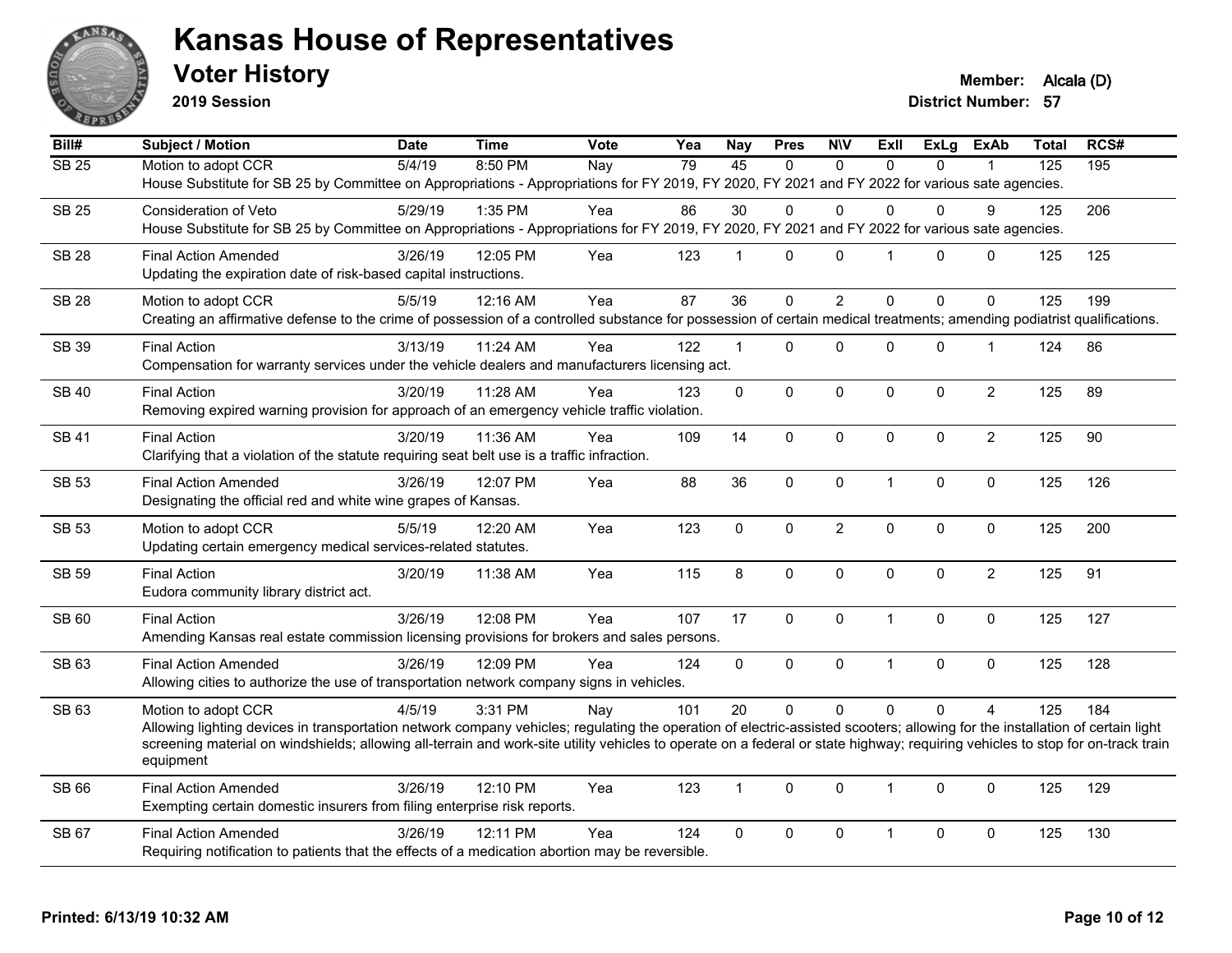

**2019 Session**

| Bill#         | <b>Subject / Motion</b>                                                                                                                                                                                                                                                                          | <b>Date</b> | <b>Time</b> | Vote | Yea | <b>Nay</b>      | <b>Pres</b>    | <b>NIV</b>   | <b>Exll</b>          | <b>ExLg</b>  | <b>ExAb</b>    | <b>Total</b> | RCS# |
|---------------|--------------------------------------------------------------------------------------------------------------------------------------------------------------------------------------------------------------------------------------------------------------------------------------------------|-------------|-------------|------|-----|-----------------|----------------|--------------|----------------------|--------------|----------------|--------------|------|
| <b>SB 67</b>  | Motion to adopt CCR<br>Requiring notification to patients that the effects of a medication abortion may be reversible.                                                                                                                                                                           | 4/5/19      | 5:24 PM     | Nay  | 85  | $\overline{35}$ | $\mathbf{0}$   | $\mathbf{0}$ | $\Omega$             | $\Omega$     | 5              | 125          | 188  |
| <b>SB67</b>   | <b>Consideration of Veto</b><br>Requiring notification to patients that the effects of a medication abortion may be reversible.                                                                                                                                                                  | 5/1/19      | 1:02 PM     | Nay  | 82  | 43              | 0              | $\mathbf{0}$ | $\Omega$             | $\Omega$     | $\mathbf{0}$   | 125          | 190  |
| <b>SB 68</b>  | <b>Final Action</b><br>Prohibiting cities from requiring a valid contract franchise ordinance for the provision of wireless telecommunications services.                                                                                                                                         | 3/26/19     | 12:13 PM    | Yea  | 112 | 12              | 0              | $\pmb{0}$    | 1                    | $\pmb{0}$    | $\pmb{0}$      | 125          | 131  |
| SB 69         | <b>Final Action Amended</b><br>Substitute for SB 69 by Committee on Utilities - Requiring an electric rate study of certain electric utilities.                                                                                                                                                  | 3/26/19     | 12:15 PM    | Yea  | 117 |                 | $\mathbf{0}$   | $\mathbf{0}$ |                      | $\Omega$     | $\mathbf{0}$   | 125          | 132  |
| <b>SB70</b>   | <b>Final Action Amended</b><br>Allowing for temporary permits for the selling and serving of alcoholic liquor.                                                                                                                                                                                   | 3/27/19     | 9:09 AM     | Yea  | 119 | 5               | 0              | $\pmb{0}$    | 0                    | $\mathbf 0$  | $\mathbf{1}$   | 125          | 157  |
| <b>SB70</b>   | Motion to adopt CCR<br>Alcoholic liquor amendments relating to temporary permits, delivery of alcoholic liquors to consumers, common consumption areas and producer permits.                                                                                                                     | 4/5/19      | 11:02 AM    | Yea  | 119 | $\overline{4}$  | $\overline{0}$ | $\mathbf 0$  | $\Omega$             | $\Omega$     | $\overline{2}$ | 125          | 173  |
| <b>SB 71</b>  | <b>Final Action</b><br>Eliminating the expiration of the postsecondary technical education authority and requiring a report to the legislature.                                                                                                                                                  | 3/26/19     | 12:16 PM    | Yea  | 123 |                 | $\Omega$       | $\Omega$     |                      | $\Omega$     | $\mathbf{0}$   | 125          | 133  |
| <b>SB77</b>   | <b>Final Action Amended</b><br>Requiring the department for children and families to offer services to children with problem sexual behavior and to such child's family.                                                                                                                         | 3/26/19     | 12:17 PM    | Yea  | 124 | $\Omega$        | $\Omega$       | 0            |                      | $\mathbf 0$  | $\mathbf 0$    | 125          | 134  |
| <b>SB78</b>   | <b>Final Action Amended</b><br>Regulating assignment of rights or benefits to a residential contractor under a property and casualty insurance policy insuring residential real estate.                                                                                                          | 3/26/19     | 12:18 PM    | Yea  | 123 |                 | 0              | $\Omega$     |                      | $\Omega$     | $\mathbf 0$    | 125          | 135  |
| <b>SB 78</b>  | Motion to Adopt CCR<br>Regulating assignment of rights or benefits to a residential contractor under a property and casualty insurance policy insuring residential real estate; enacting housing<br>protections for victims of domestic violence, sexual assault, human trafficking or stalking. | 4/5/19      | 10:50 AM    | Yea  | 100 | 23              | 0              | 0            | $\Omega$             | $\Omega$     | $\overline{c}$ | 125          | 172  |
| SB 82         | <b>Final Action</b><br>Updating the state banking code.                                                                                                                                                                                                                                          | 3/26/19     | 12:19 PM    | Yea  | 124 | $\Omega$        | $\Omega$       | $\mathbf{0}$ | $\blacktriangleleft$ | $\Omega$     | $\mathbf{0}$   | 125          | 136  |
| SB 90         | <b>Final Action</b><br>Extending the tax credit under the center for entrepreneurship act to financial institutions and increasing the annual tax credit limit for all contributors.                                                                                                             | 3/26/19     | 12:20 PM    | Yea  | 122 | $\overline{2}$  | $\Omega$       | $\Omega$     | 1                    | $\Omega$     | $\Omega$       | 125          | 137  |
| SB 94         | <b>Final Action</b><br>Establishing a minimum course duration for motor vehicle accident prevention courses.                                                                                                                                                                                     | 3/26/19     | 12:22 PM    | Yea  | 120 | 4               | $\Omega$       | $\Omega$     | 1                    | $\mathbf 0$  | $\mathbf{0}$   | 125          | 138  |
| <b>SB 97</b>  | <b>Final Action</b><br>Division of vehicles registering fleet vehicles.                                                                                                                                                                                                                          | 3/26/19     | 12:23 PM    | Yea  | 124 | $\mathbf{0}$    | $\Omega$       | $\mathbf{0}$ | -1                   | $\mathbf{0}$ | $\mathbf{0}$   | 125          | 139  |
| <b>SB 105</b> | <b>Final Action</b><br>Elections; cities; date for taking office.                                                                                                                                                                                                                                | 3/25/19     | 10:33 AM    | Yea  | 124 | $\Omega$        | $\Omega$       | $\mathbf{0}$ | $\overline{1}$       | $\Omega$     | $\mathbf{0}$   | 125          | 103  |